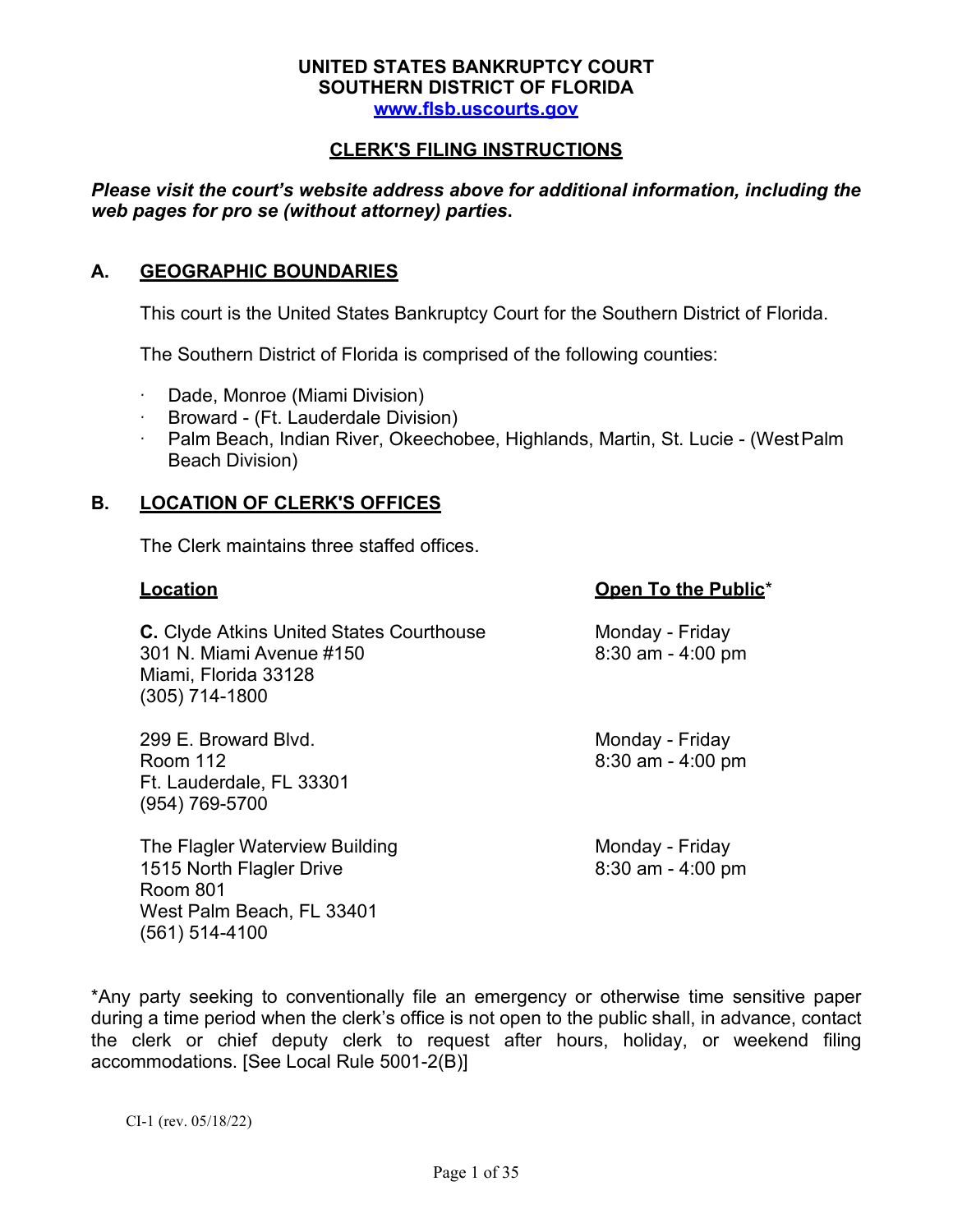### **C. SEARCHING FOR CASE INFORMATION**

See "Clerk's Instructions for Electronic Public Access Services". Limited case information will be provided by the clerk's office in response to telephone inquiries. This information includes: case type, case number, chapter, assigned judge, date filed, date discharged, date closed, primary party names, addresses, phone numbers, and NARA's (National Archives and Records Administration) case file location numbers.

### **D. LOCATION OF FILES**

Paper case files are not maintained for cases filed on or after October 17, 2005. Documents filed in cases filed prior to October 17, 2005, and still pending before the court are located in the clerk's office in the division where the assigned judge is chambered. Documents filed in any case on or after October 17, 2005, must be accessed electronically, either by using the clerk's office public terminals or by obtaining an account with the PACER Service Center. See "Clerk's Instructions for Obtaining Copies of Court Records."

### **E. BANKRUPTCY & CREDIT REPORTING**

Be advised that although all bankruptcy filings are public record (see 11 U.S.C. [107\)](https://www.law.cornell.edu/uscode/text/11/107), the Bankruptcy Court does not report and/or transmit Bankruptcy Court records or other information to the credit reporting agencies. The credit reporting agencies independently obtain Bankruptcy case information from PACER (Public Access to Court Electronic Records). [PACER](https://pacer.uscourts.gov/) is an electronic public access service that allows registered users to obtain online case and docket information from federal appellate, district, and bankruptcy courts and the PACER Case Locator. PACER is provided by the Federal Judiciary in keeping with its commitment to providing public access to court information via a centralized service. If you wish, you may register for a fee-based PACER account to view court records online by visiting: [https://www.pacer.gov/.](https://www.pacer.gov/)

Registered PACER users may be charged a fee based on the amount and type of information accessed in a calendar quarter (see [PACER pricing\)](https://pacer.uscourts.gov/pacer-pricing-how-fees-work). However, if you accrue less than \$30.00 in a particular quarter, the fees are waived for that quarter. You may also contact PACER via telephone by calling (800) 676-6856. In the event you wish for the clerk's office to print any court record, fees for copies and/or certifications must be paid at the time of the request. To view the Clerk's Summary of Fees, visit [https://www.flsb.uscourts.gov/clerks-summary-fees.](https://www.flsb.uscourts.gov/clerks-summary-fees)

The length of time the information remains on your credit report is governed by the Fair Credit Reporting Act and not by Federal Bankruptcy Law. Since the U.S. Bankruptcy Court does not have jurisdiction over credit reporting agencies, the Court cannot remove information from credit reports.

### **F. BANKRUPTCY RULES AND FORMS**

The Bankruptcy Code and the Bankruptcy Rules and the local rules, administrative orders,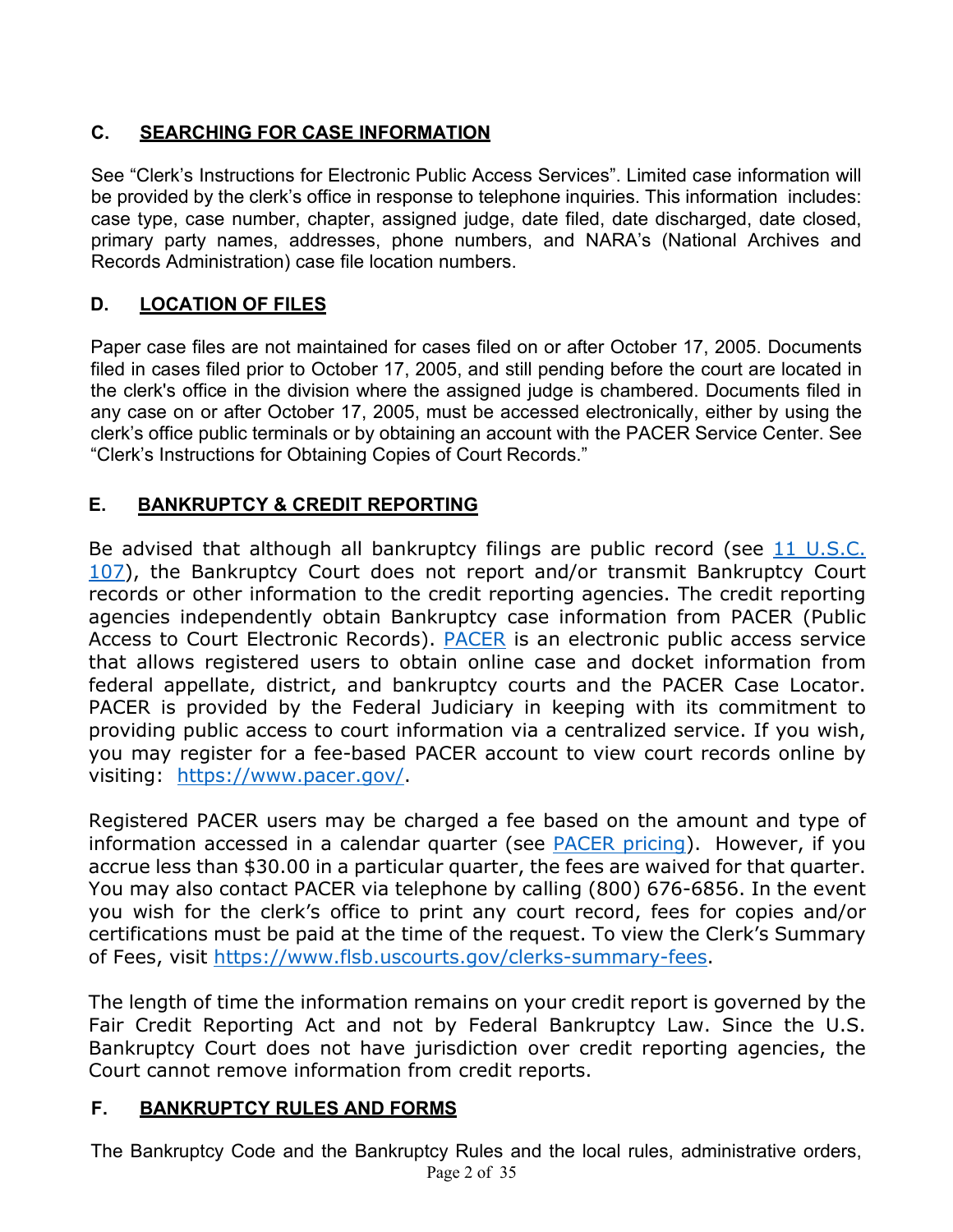court guidelines and clerk's instructions of this court set forth the requirements for filing bankruptcy petitions, complaints, and other proceedings and papers in this court.

The current versions of the Official Bankruptcy Forms and Administrative Office of the United States Courts Director's Procedural Forms and this court's local forms must be used.

Official Bankruptcy Forms (petition, schedules and other related forms), Administrative Office of the United States Courts Director's Procedural Forms, and this court's local rules, administrative orders, local forms, clerk's instructions and court guidelines are available on the court's web site, [www.flsb.uscourts.gov.](http://www.flsb.uscourts.gov/)

#### **G. FILING FEES, GENERALLY (Please Note: Effective September 7, 2021, cash will no longer be accepted as a form of payment for fees. See Administrative Order 2021-09**

The clerk may refuse to accept for filing any petition or other paper tendered without the required clerk's fees. Payment for filing fees by non attorney filers must be in the form of 1) money order, or cashier's or "official" check made payable to "Clerk, U.S. Court". The clerk will accept a personal or business check ONLY for payment of copy, certification or research fees and fees for compact disc of court proceedings upon presentation of an official government photo identification of the person who is presenting the check; 2) electronic payment using a debit card or ACH (Automated Clearing House) bank-to-bank transaction in which payment is withdrawn directly from a bank account to another. Payment of other fees in using a debit or bank to bank transaction may be conducted in person at all divisional offices and remotely if provided a payment link by the Clerk of Court or 3) Filing fees for petitions and other fee based documents filed electronically by registered users of CM/ECF must be paid utilizing the CM/ECF credit card payment module. Failure to pay fees for electronically filed documents by 3:00 a.m. the following day will result in the temporary suspension of electronic filing privileges until all fees are paid. Child support creditors seeking fee waivers must file the Administrative Office of the United States Courts Directors' Procedural Form 2810 "Appearance of Child Support Creditor or Representative". [See Local Rules 1006-1, 5080-1 and 5081-1 and the Clerk's Summary of Fees.]

For information on installment payments and chapter 7 fee waiver applications for voluntary petitions, please refer to section L(1), "Filing Fee for Petitions".

### **H. REQUIRED SIGNATURES AND OTHER INFORMATION**

The clerk may refuse to accept for filing any petition presented without required original signature(s) and address(es) or filed by a pro se individual debtor that is not accompanied by documentary proof of the debtor's identity. (See section L(2) below). Other nonconforming papers may be stricken from the court record or, if filed in a closed or dismissed case, returned without filing. [See Local Rules 1002-1(B) and 1003-1, and 5005-1(C).]

### **I. PHOTO ID REQUIREMENT FOR PRO SE PETITIONS**

For information about this requirement see section L, "Additional Information for Filing Petitions".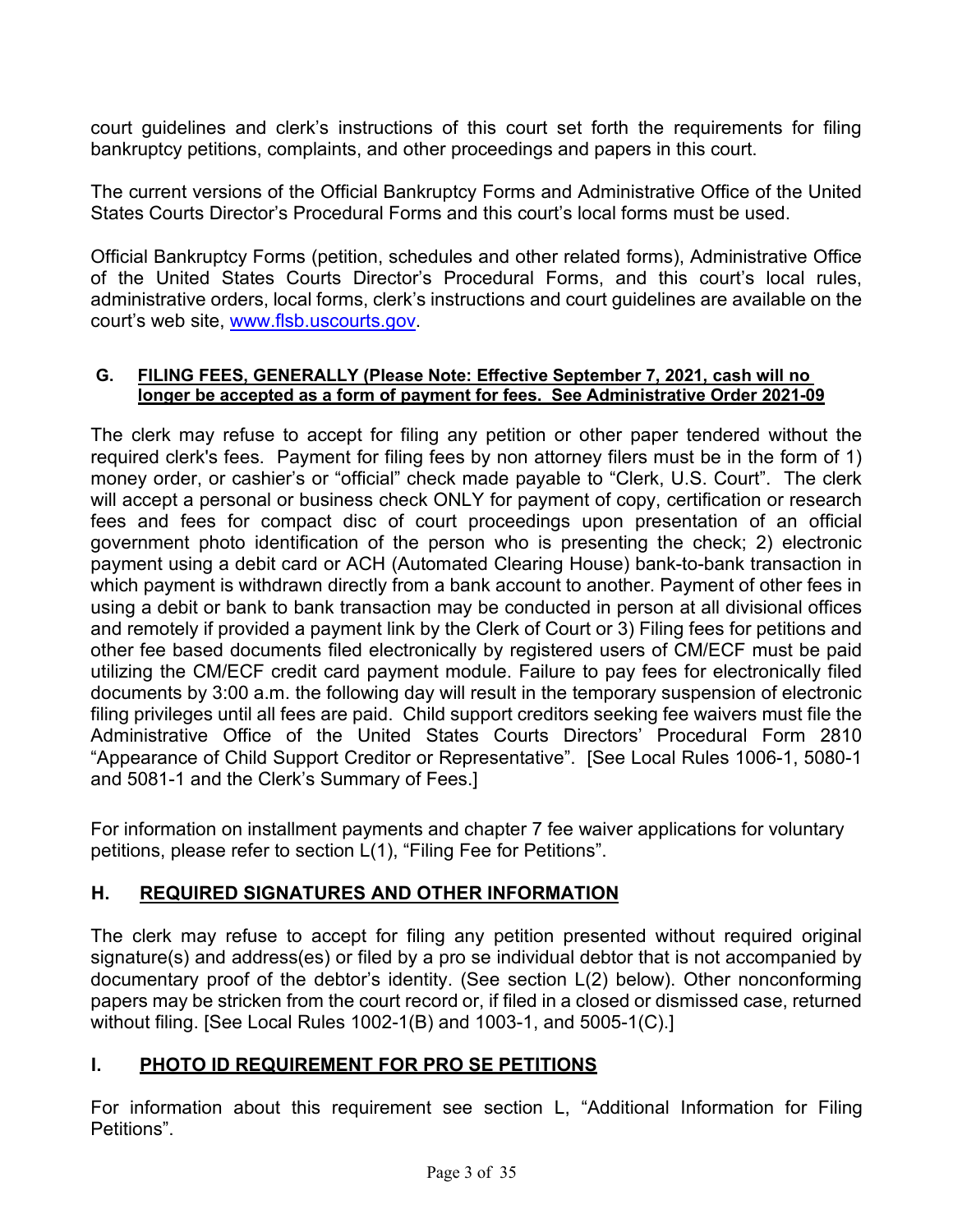### **J. PLACE OF FILING PAPERS**

Conventionally filed (in paper) documents may be filed in any division. Unless directed by the court, do not deliver any papers to a judge's chambers. [See Local Rule 5005-1(B).] Any creditor with internet access may file a proof of claim electronically and print a copy of the claim at the time of filing by using the electronic claims filing program available on the court website: [www.flsb.uscourts.gov.](http://www.flsb.uscourts.gov./)

### **K. COURTESY COPY NOT REQUIRED**

Documents filed electronically or conventionally, including petitions, notices of appeal and other documents need no additional paper copies for the court's use, unless otherwise directed by the court or clerk. **Conventional paper filers may if desired, provide an extra copy when the original is filed in order to receive a conformed copy. Please include an adequate sized stamped self-addressed envelope if return by mail is desired.**

### **L. OPTION FOR DEBTOR(S) TO RECEIVE COURT NOTICES ELECTRONICALLY**

Debtors may voluntarily elect to receive court-generated notices and orders served by the clerk by email instead of U.S. mail by filing Local Form "Debtor's Request to Receive Notices Electronically Under DeBN Program" [see Interim Local Rule 9036-1(B) and (C)]. Notice provided under this program is limited to receipt of notices and orders served **only** by the clerk of court and that notice by all other parties must continue to be served on the debtor via U.S. mail or in person.

### **M. ADDITIONAL INFORMATION FOR FILING PETITIONS**

#### To: All Potential or Current Debtors

In addition to the other informational guidelines supplied by the clerk's office, please review the following items 1 through 15 below to ensure that your papers are prepared in the correct format using the correct forms and that other clerk's instructions are followed. The following pages list the papers required by chapter (and type) of petition, complaint or other proceeding. A "Notice Required by 11 U.S.C. §342(b) for Individuals Filing for Bankruptcy" "Notice to Pro Se Debtors" and a "Notice of New Photo Identification Requirement for Debtors Filing a Petition Without Attorney Representation Effective August 1, 2011" are attached to these instructions.

#### PLEASE NOTE: THE STAFFS OF THE JUDGES' AND CLERK'S OFFICES ARE NOT *PERMITTED TO ASSIST YOU WITH PREPARING YOUR PETITION OR OTHER DOCUMENTS, OR PROVIDE YOU WITH LEGAL ADVICE***.**

#### **a. Filing Fee for Petition**

If spouses are filing a joint petition, only one filing fee is required (see also item "F" "Filing Fees, Generally"). Filing fees are due at the time of filing, unless an individual debtor is requesting payment in installments or a chapter 7 individual debtor is seeking a fee waiver. The following requirements must be met: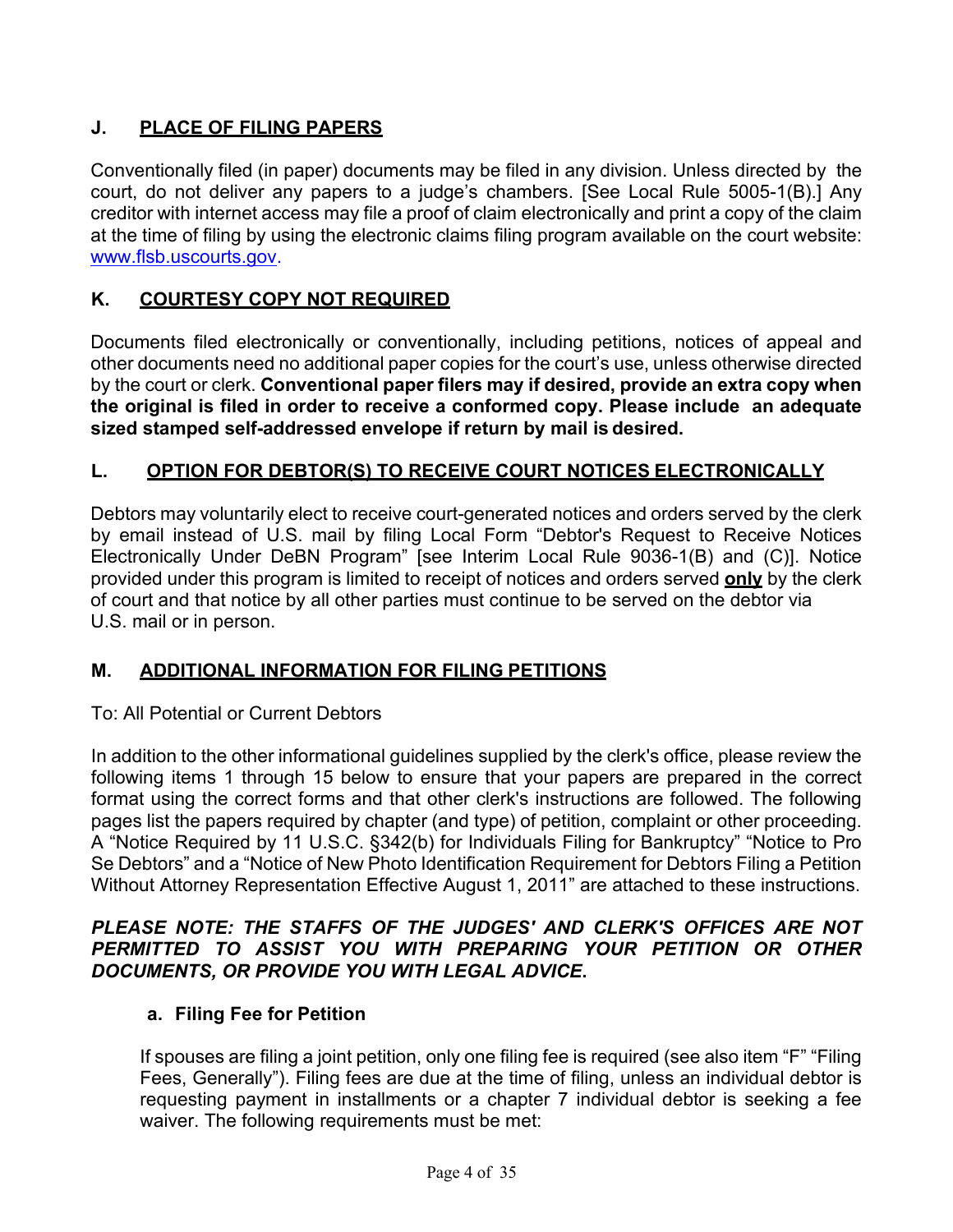### **i. Installment payments**

Only individual debtors (including joint petitions filed) may apply to pay the filing fee in installments. You must use the Local Form "Application for Individuals to Pay the Filing Fee in Installments" available from the clerk's office. Both debtors, if joint petition, must sign the application. A minimum installment payment of one half the filing fee at the time of filing of the petition is required. The clerk will not accept a voluntary petition presented for filing by a debtor seeking to pay filing fee in installments if filing fees remain due from any previous case filed by that debtor unless the application is accompanied by payment of all previously due fees. [See Local Rules 1002-1(B)(1)(b) and 1006-1(A)]

### **ii. Chapter 7 Fee Waiver Applications.**

Individual debtors in chapter 7 cases who meet certain financial requirements may apply for a waiver of the filing and certain other fees. Bankruptcy Form 103B "Application to Have the Chapter 7 Filing Fee Waived" must be submitted in accordance with the Judicial Conference of the United States' approved policy implementing Chapter 7 Fee Waiver Provision and Local Rule 1006-1(B). These documents are posted on the court website on the pro se web page under the information for chapter 7 fee waivers along with a link to the poverty guidelines that must be met in order to qualify for this waiver.

### **b. Photo Identification Requirement for Pro Se Petitions**

Debtors who are not represented by an attorney must present current official government photo identification at the time the petition is presented for filing. [See the clerk's public notice "New Photo Identification Requirement for Debtors Filing a Petition Without Attorney Representation Effective August 1, 2011" attached to these instructions] and Local Rule 1002-1(B)(1)(d).

### **c. Petition**

- i. The petition must be completed fully and signed by debtors. For a joint petition, wherever signatures are required, both spouses must sign, even if the form you are using does not provide enough lines for both to sign. Original signatures must be on all documents for conventionally filed documents.
	- ii. An individual and a corporation, trust or partnership cannot file in the same petition. Separate petitions must be filed. [See also Local Rule 1015-1(A) for joint administration.] A corporation, trust or partnership filing a petition must be represented by an attorney.
	- iii. If you have not filed any prior bankruptcy case within the last eight years, you must indicate "NO" in the section of the petition requesting prior filing information.
	- iv. All information requested in the petition must be completed. If complete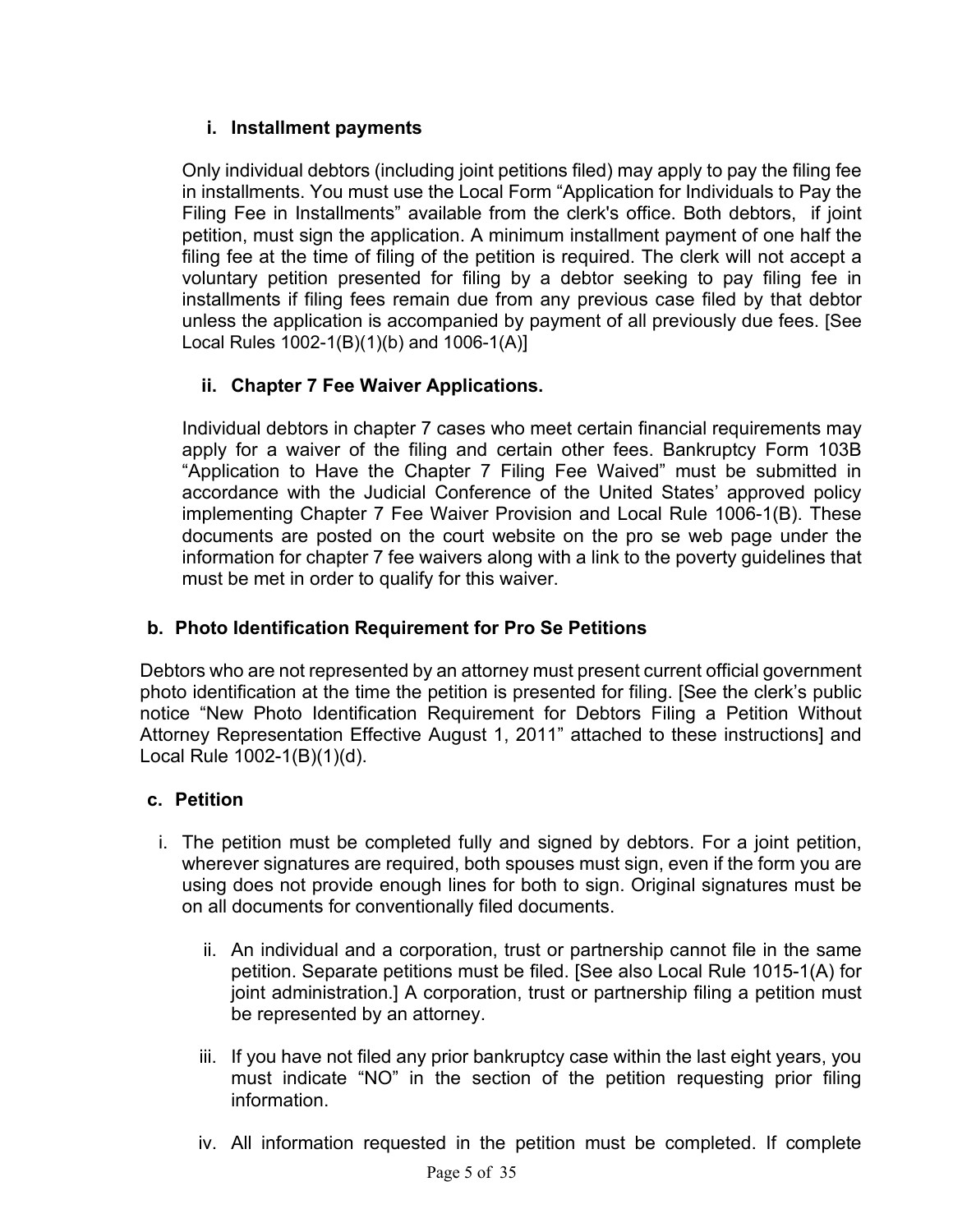schedules are not filed with the petition, please estimate statistical information.

v. All originals and copies must be legible (including handwritten papers).

### **d. Statement of Social Security**

All individual debtors must submit a Bankruptcy Form 121 "Statement About Your Social Security Numbers" at the time the petition is filed. This document will not be placed in the public records.

### **e. Requirement of Debtor to Complete Part 5 of the Voluntary Bankruptcy Petition Regarding Consumer Credit Counseling Requirement**

Individual debtors must comply with credit counseling requirements under 11 U.S.C. §§109(h) and 521(b), and Bankruptcy Rule 1007(b)(3), and indicate the debtor's status by completing Part 5 of the Official Bankruptcy Form 101 "Voluntary Petition for Individuals Filing for Bankruptcy" and submit any required attachments. If a joint case, both spouses must each complete this section and include attachments.

FAILURE TO COMPLY WITH THESE REQUIREMENTS MAY RESULT IN DISMISSAL OF YOUR CASE WITHOUT FURTHER NOTICE. Make sure you are using the most recent version of the official forms available on the court's website since major forms revisions took effect on December 1, 2015.

### **f. List of Creditors (Creditor Service Matrix)**

Follow the instructions contained in "Clerk's Instructions for Preparing, Submitting and Obtaining Service Matrices". Do not follow the instructions that come with the kit you may have purchased from an office supply store. **DO NOT PUT ANY OTHER INFORMATION ON THIS MATRIX OTHER THAN WHICH THE INSTRUCTIONS REQUIRE. FAILURE TO COMPLY WITH MATRIX REQUIREMENTS MAY RESULT IN DISMISSAL OF YOUR CASE.**

#### **g. Schedules**

Use the latest version linked to on the court website. **IMPORTANT: MAJOR REVISIONS WERE MADE TO THE OFFICIAL BANKRUPTCY FORMS AND ADMINISTRATIVE OFFICE DIRECTOR'S PROCEDURAL FORMS EFFECTIVE**

**12/01/15.** When filing schedules, submit everything listed in these Instructions required for the chapter you are filing, even if you indicate **"NONE"**. Do not omit the schedules you think are unnecessary because you don't have any real property, secured creditors, etc. because your case may be dismissed without further notice for failure to file documents. Debtors must sign their own schedules and statements and any amendments. [See Clerk's Instructions for Preparing, Submitting and Obtaining Service Matrices". Local Rules 1007-1, 1007-2, and 1009-1; and see also Local Rule 1009- 1(D)(4) Re: Deadline for Amendments in Unconfirmed Chapter 13 Cases.]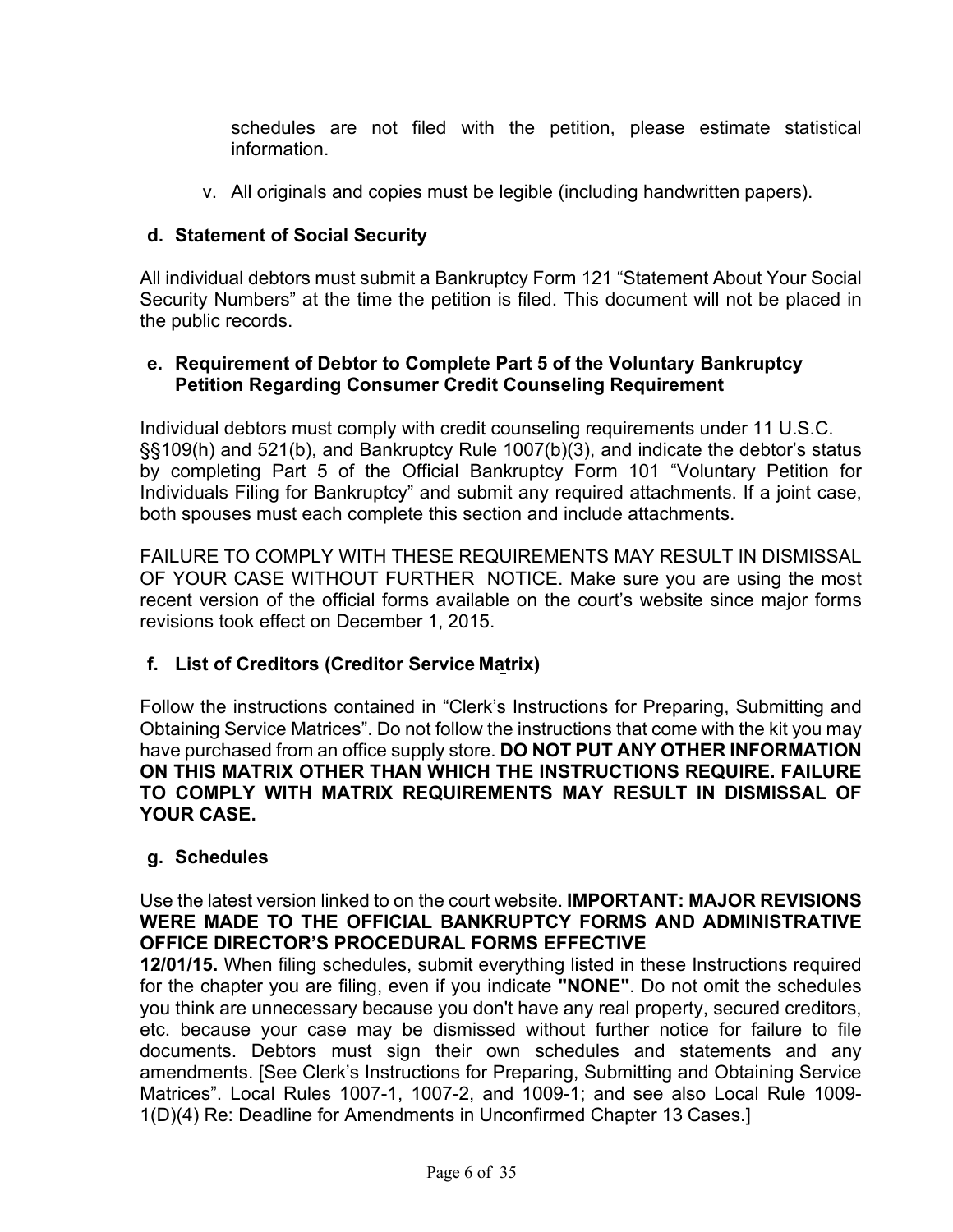### **h. Chapter 13 Plan**

If filing a chapter 13 case, the plan must be submitted on the local form required by Local Rule 3015-1(B)(1). [See Local Rule 3015-1(B)(2), and Local Rule 3015-2(A) "Deadline for Filing Amended Plan".] You must start making your plan payments to your chapter 13 trustee no later than 30 days after filing your petition. [See Local Rule 3070-1.]

### **i. Use of Bankruptcy Kits**

The instructions contained in the "bankruptcy kit" you purchased will differ from this court's clerk's instructions, and this court requires you to use a local version of some forms instead of the national version (i.e., "Application to Pay Filing Fee in Installments"). Please make sure you follow the clerk's instructions and use the latest version of all required forms when filing a case in this district.

### **j. Refiling after Dismissal**

If the petition is being filed after dismissal of the debtor's previous case by any bankruptcy court, a copy of the dismissal order and any other orders which set forth the conditions under which the subsequent case may be filed must accompany the petition. [See Local Rule 1002-1(A)(3).]

The clerk will not accept any voluntary petition presented for filing by a debtor who had a prior case dismissed by an order which prohibited the debtor from filing for a period of time that has not yet expired, or where a court order sets forth conditions for refiling and those conditions have not been met. [See Local Rule 1002-1(B)(1)(a).]

Individual debtors filing a chapter 7, 11, or 13 case who have filed a previous case or case(s) at any time should be aware that, protection of the automatic stay may be limited or may not be available at all. [See 11 U.S.C. §362(c)(3) and 11 U.S.C.  $§362(c)(4).]$ 

### **k. Debtors Filing Without an Attorney or with Assistance from a Bankruptcy Petition Preparer**

If the debtor is not represented by an attorney on the voluntary petition, the debtor should provide the court with a phone number where the debtor can be reached. An attorney is required for all petitions filed by corporations and other non-individual business entities. [Local Rule 9010-1(B)(1)].

Bankruptcy petition preparers who prepare documents for filing by debtors must sign the documents and include the preparer's name, address, social security number and telephone number [see 11 U.S.C. §110], and file Official Form 2800 "Disclosure of Compensation of Bankruptcy Petition Preparer". [See also Local Rule 2016-1(D).] Any document prepared by a bankruptcy petition preparer must include the required Bankruptcy Form 119 "Bankruptcy Petition Preparer's Notice, Declaration, and Signature" [See also section 2 above regarding pro se debtor photo identification requirement.]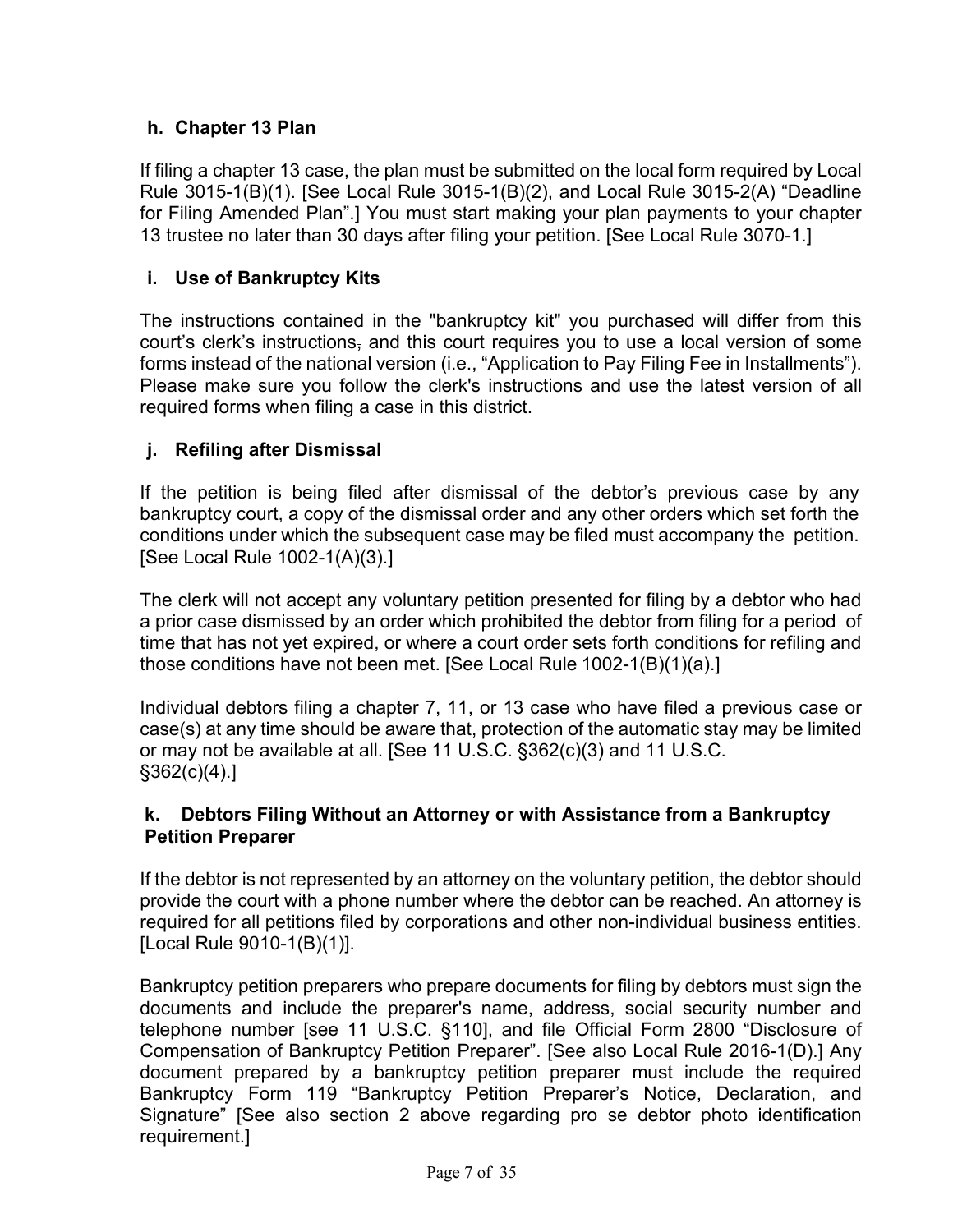### **l. Form of Petitions and Attachments and Other Papers Filed with the Court**

Review the Local Rules for form requirements for conventional paper and registered CM/ECF filers. When filing schedules, file every schedule listed for that chapter and type (individual or non-individual) even if you will indicate "None" on the document. When filing copies of payment advices under 11 U.S.C. §521(a)(1)(B)(iv), or notifying the court that payment advices will not be filed, submit the Local Form "Declaration Regarding Payment Advices". [See Local Rule 1007-1(E).]

[See also Local Rules 5005-1, 5005-3, 5005-4, 9004-1, 9004-2, 9011-4, and 9072-1 for additional format requirements and "Guidelines for Preparing, Submitting and Serving Orders"].

### **m. Amendments to Petitions, Schedules, Lists, and Statements**

For information on fee, format and service requirements for submitting amendments to petitions, lists, schedules and statements, see Local Rules 1007-2 and 1009-1, the "Clerk's Instructions for Preparing, Submitting and Obtaining Service Matrices" and Local Form "Debtor's Notice of Compliance with Requirements for Amending Creditor Information". Requests for amendments to a debtor's social security number must comply with Local Rule 1009-1(C). If attempting to amend schedules to add creditors after a case is closed, please refer to Local Rule 5010-1(B).

### **n. Debtor's Tax Returns**

Debtors must provide the trustee with a copy of their federal income tax return if required under 11 U.S.C. §521(e) or the case may be dismissed. [See Local Rule 1007-1(F).] [Do not file the return with the court unless directed by the court.]

### **o. Documents Required by Chapter or Proceeding Type**

Following are lists by chapter or type of proceeding of the documents (indicating format of submission) required in this court. Certain documents are required at the time of initiating the filing and are indicated by an "\*". The other required documents may be either filed at the time of the initial filing or by the deadlines stated in the federal statutes, rules and local rules and orders. You must use the most current version of the Official Bankruptcy Forms, Administrative Office of the United States Courts Director's Forms and this court's local forms. **PLEASE NOTE THESE FORMS WERE SUBSTANTIALLY AMENDED EFFECTIVE 12/01/15.**

If seeking joint administration or substantive consolidation of cases, please refer to Local Rule 1015-1. Conventional paper filers: Assemble original papers in the order listed below for the chapter you are filing under.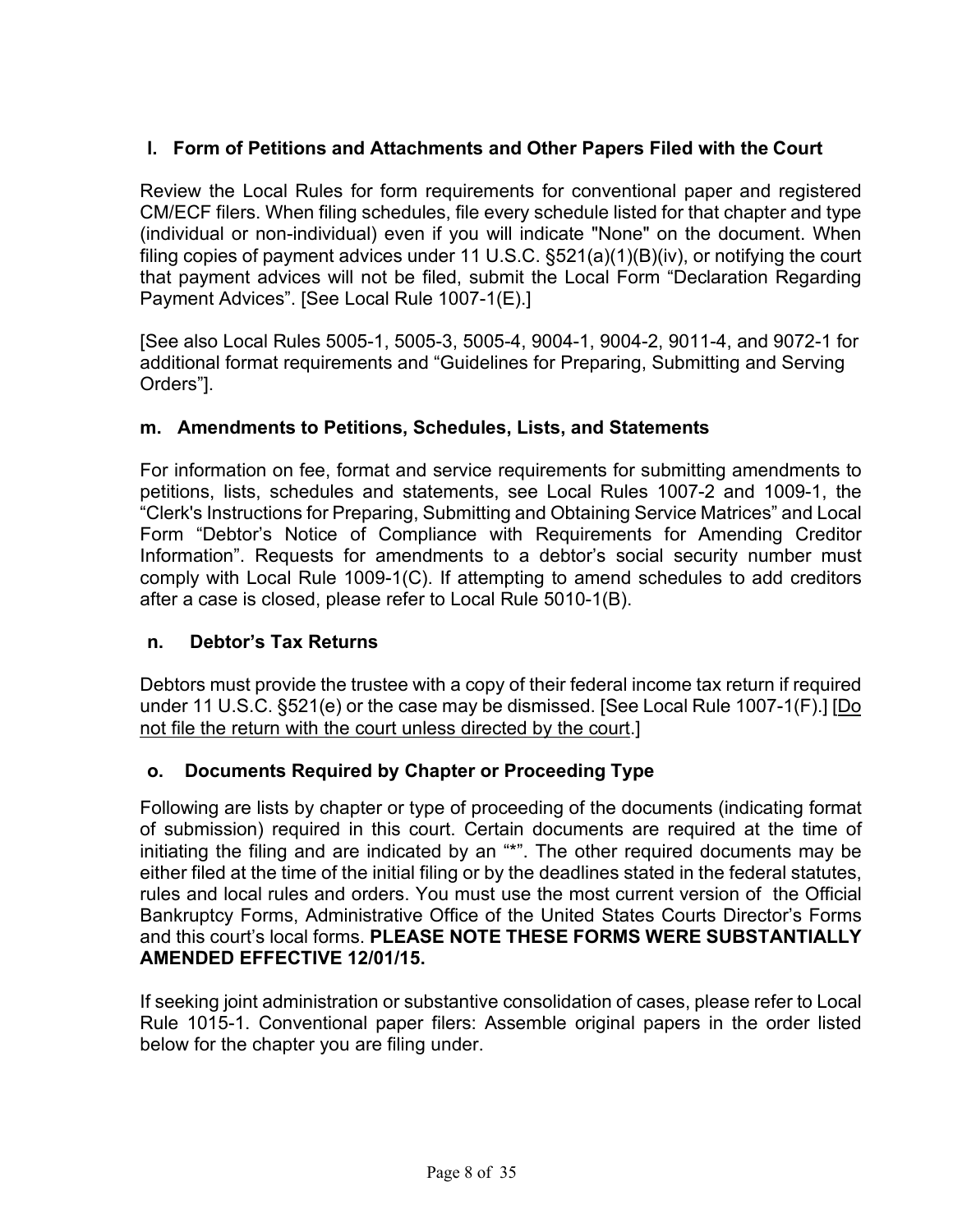### **CHAPTER 7** (Attorney needed for Non-Individual Cases)

**Debtors must provide the trustee with a copy of their federal income tax return if required under 11 U.S.C. §521(e) or the case may be dismissed. [Do not file the return with the court unless directed by the court.]**

#### **Original and, if desired, 1 copy for return to filer Filing Fee: \$338.00**

| <b>OFFICIAL</b><br><b>FORM</b> | <b>FORM TITLE - CHAPTER 7 INDIVIDUAL CASES ONLY</b>                                                                                                                                                                                                                                                                                                                    |
|--------------------------------|------------------------------------------------------------------------------------------------------------------------------------------------------------------------------------------------------------------------------------------------------------------------------------------------------------------------------------------------------------------------|
|                                | <b>Voluntary Petition</b><br>Individual debtors must obtain credit counseling before filing the<br>petition, unless an exception applies. (See clerk's "Stop" notice<br>attached to these instructions.)                                                                                                                                                               |
| $*101$                         | Debtors filing without attorney representation (pro se) must provide a<br>current government issued photo identification at the time of filing the<br>petition. See the clerk's public notice "New Photo Identification<br>Requirement for Debtors Filing a Petition without Attorney<br>Representation Effective August 1, 2011" [attached to these<br>instructions.] |
| *101A                          | Initial Statement About an Eviction Judgement Against You.<br>File IF you marked "Yes" to both questions in #11 of the Voluntary<br>Petition.                                                                                                                                                                                                                          |
| <b>106Sum</b>                  | Summary of Your Assets and Liabilities and Certain Statistical Information                                                                                                                                                                                                                                                                                             |
| 106A/B                         | Schedule A/B: Property                                                                                                                                                                                                                                                                                                                                                 |
| 106C                           | Schedule C: The Property You Claim as Exempt                                                                                                                                                                                                                                                                                                                           |
| 106D                           | Schedule D: Creditors Who Have Claims Secured by Property                                                                                                                                                                                                                                                                                                              |
| 106E/F                         | Schedule E/F: Creditors Who Have Unsecured Claims                                                                                                                                                                                                                                                                                                                      |
| 106G                           | Schedule G: Executory Contracts and Unexpired Leases                                                                                                                                                                                                                                                                                                                   |
| 106H                           | <b>Schedule H: Your Codebtors</b>                                                                                                                                                                                                                                                                                                                                      |
| 1061                           | Schedule I: Your Income                                                                                                                                                                                                                                                                                                                                                |
| 106J<br>106J-2                 | Schedule J: Your Expenses                                                                                                                                                                                                                                                                                                                                              |
|                                | Schedule J-2: Expenses for Separate Household of Debtor 2.<br>File IF you marked "Yes" to both questions in 106J, Part 1.<br>$\bullet$                                                                                                                                                                                                                                 |
| 106Dec                         | Declaration About an Individual Debtor's Schedules                                                                                                                                                                                                                                                                                                                     |
| 107                            | Statement of Financial Affairs for Individuals Filing for Bankruptcy                                                                                                                                                                                                                                                                                                   |
| $*119$                         | Bankruptcy Petition Preparer's Notice, Declaration, and Signature (if<br>applicable)                                                                                                                                                                                                                                                                                   |
| $*121$                         | Statement About Your Social Security Numbers - Note this document will<br>not be placed in public records.                                                                                                                                                                                                                                                             |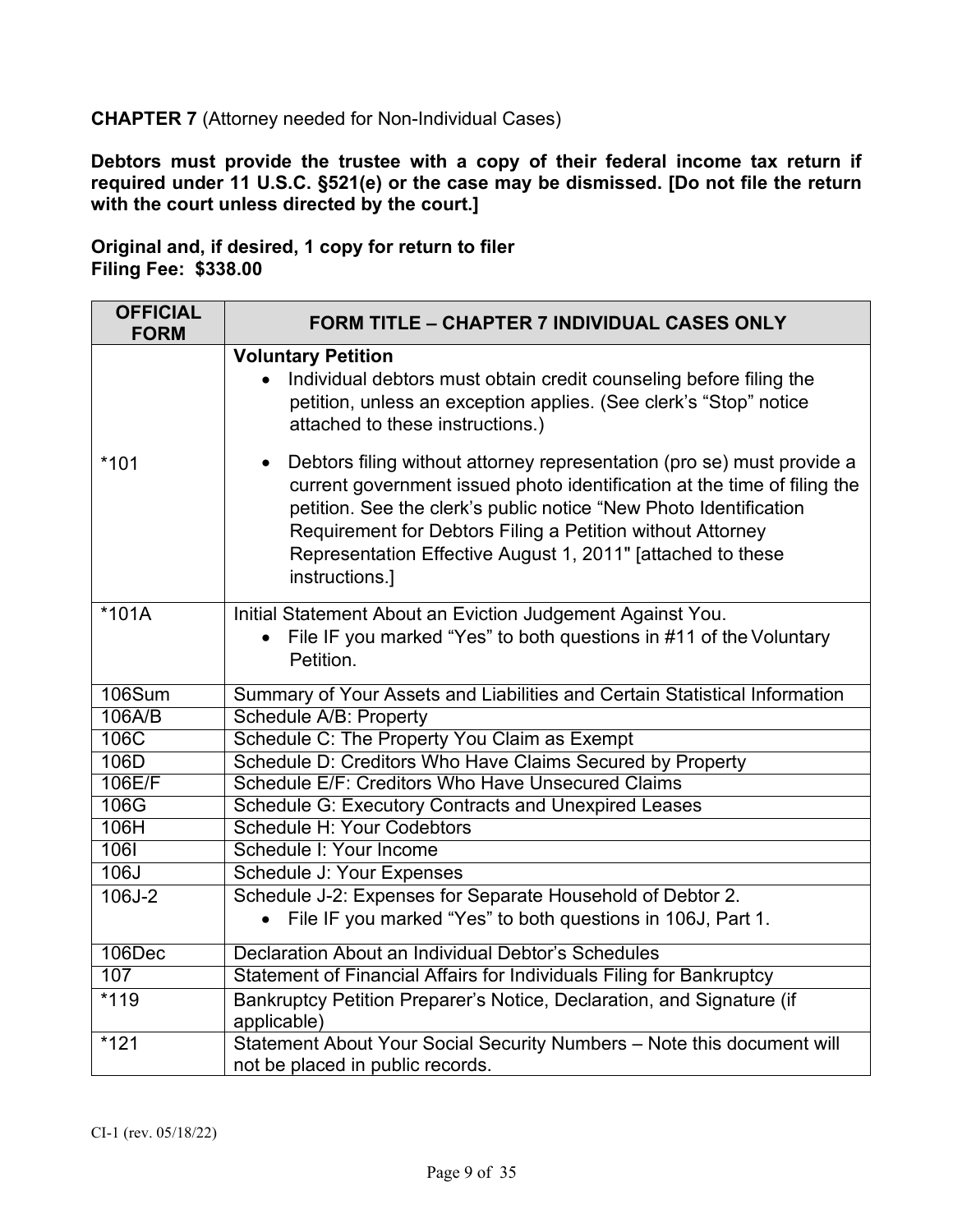| <b>OFFICIAL</b><br><b>FORM</b> | <b>FORM TITLE - CHAPTER 7 INDIVIDUAL CASES ONLY</b>                                                                              |
|--------------------------------|----------------------------------------------------------------------------------------------------------------------------------|
|                                | Creditor Matrix filed in accordance with the "Clerk's Instructions for<br>Preparing, Submitting and Obtaining Service Matrices". |

| <b>FORM</b><br><b>NUMBER</b> | <b>FORM TITLE</b>                                                                                                                                                                                                                                                                                                                                                                                                                        |
|------------------------------|------------------------------------------------------------------------------------------------------------------------------------------------------------------------------------------------------------------------------------------------------------------------------------------------------------------------------------------------------------------------------------------------------------------------------------------|
| 108                          | Statement of Intention for Individuals Filing Under Chapter 7.                                                                                                                                                                                                                                                                                                                                                                           |
| 2030                         | Director's Form "Disclosure of Compensation of Attorney for Debtor" (if<br>debtor is represented by an attorney).                                                                                                                                                                                                                                                                                                                        |
| 2800                         | Disclosure of Compensation of Bankruptcy Petition Preparer (if applicable).                                                                                                                                                                                                                                                                                                                                                              |
| 122A-1                       | Chapter 7 Statement of Your Current Monthly Income. File Official Form<br>122A-1Supp, Statement of Exemption from Presumption of Abuse Under<br>§707(b)(2), and Official Form 122A-2, Chapter 7 Means Test Calculation, if<br>applicable.                                                                                                                                                                                                |
| $LF-10$                      | Declaration Regarding Payment Advices. File this cover sheet with<br>attached copies of all payment advices or other evidence of payment<br>received within 60 days before the date of the filing of the petition as<br>required by 11 U.S.C. §521(a)(1)(b)(iv). If copies are not attached, file the<br>"Declaration" and indicate the reason(s).                                                                                       |
| $\star$                      | Certificate of Credit Counseling: This certification is issued by a credit<br>counseling agency to each debtor AFTER a debtor has completed a credit<br>counseling course.                                                                                                                                                                                                                                                               |
| *LF-03                       | Application to Pay Filing Fee in Installments. If a debtor is unable to pay the<br>filing fee in full, use this court's local form application to pay the filing fee in<br>installments.(if applicable)                                                                                                                                                                                                                                  |
| *103B                        | Application to Have the Chapter 7 Filing Fee Waived. (if applicable)                                                                                                                                                                                                                                                                                                                                                                     |
|                              | Certificate of Personal Financial Management: Before a discharge can be<br>entered, each individual debtor must take an approved course about<br>personal financial management. In some instances, a vendor may file the<br>debtor's certificate with the court. If the vendor does not, the debtor must<br>obtain the certificate, and file the certificate or Official Form 423,<br>Certification About a Financial Management Course. |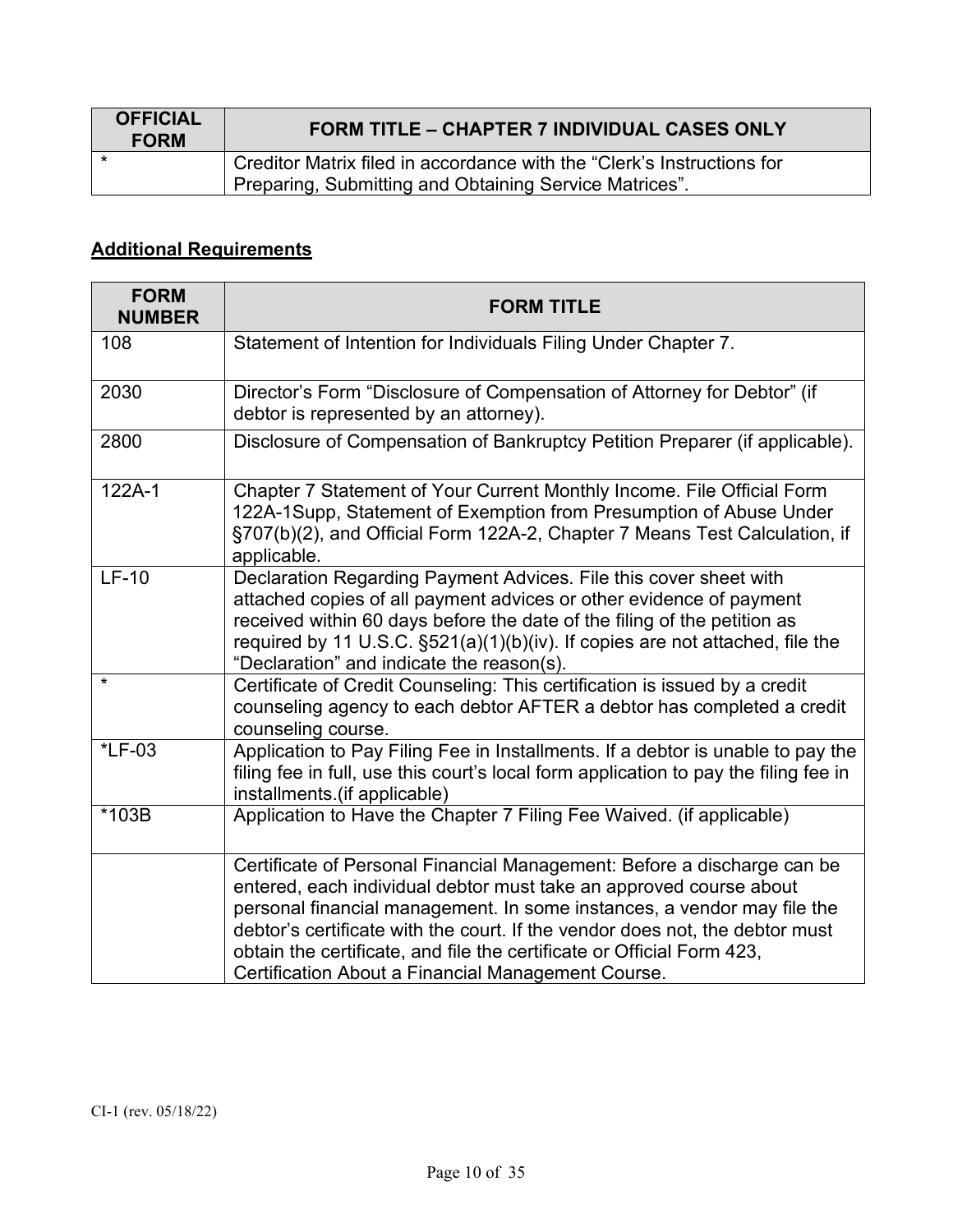| <b>OFFICIAL</b><br><b>FORM</b> | FORM TITLE - CHAPTER 7 NON-INDIVIDUAL CASES ONLY                         |
|--------------------------------|--------------------------------------------------------------------------|
| $*201$                         | <b>Voluntary Petition</b>                                                |
| 202                            | Declaration Under Penalty of Perjury for Non-Individual Debtors          |
| 206Sum                         | Summary of Assets and Liabilities for Non-Individuals                    |
| 206A/B                         | Schedule A/B: Property                                                   |
| 206D                           | Schedule D: Creditors Who Have Claims Secured by Property                |
| 206E/F                         | Schedule E/F: Creditors Who Have Unsecured Claims                        |
| 206G                           | <b>Schedule G: Executory Contracts and Unexpired Leases</b>              |
| 206H                           | Schedule H: Your Codebtors                                               |
| 207                            | Statement of Financial Affairs for Non-Individuals Filing for Bankruptcy |
| $\star$                        | Creditor Matrix filed in accordance with the "Clerk's Instructions for   |
|                                | Preparing, Submitting and Obtaining Service Matrices".                   |

| <b>FORM</b><br><b>NUMBER</b> | <b>FORM TITLE</b>                                                                                                                                                                                                                                               |
|------------------------------|-----------------------------------------------------------------------------------------------------------------------------------------------------------------------------------------------------------------------------------------------------------------|
|                              | Corporate Ownership Statement (as required by Bankruptcy Rule<br>1007(a)(1) and Local Rule 1002-1(A)(2)). [Please note Local Rule 1002-<br>1(A)(2) definition of parties falling under the classification of "corporation"<br>required to file this statement.] |
| 2030                         | Director's Form "Disclosure of Compensation of Attorney for Debtor"                                                                                                                                                                                             |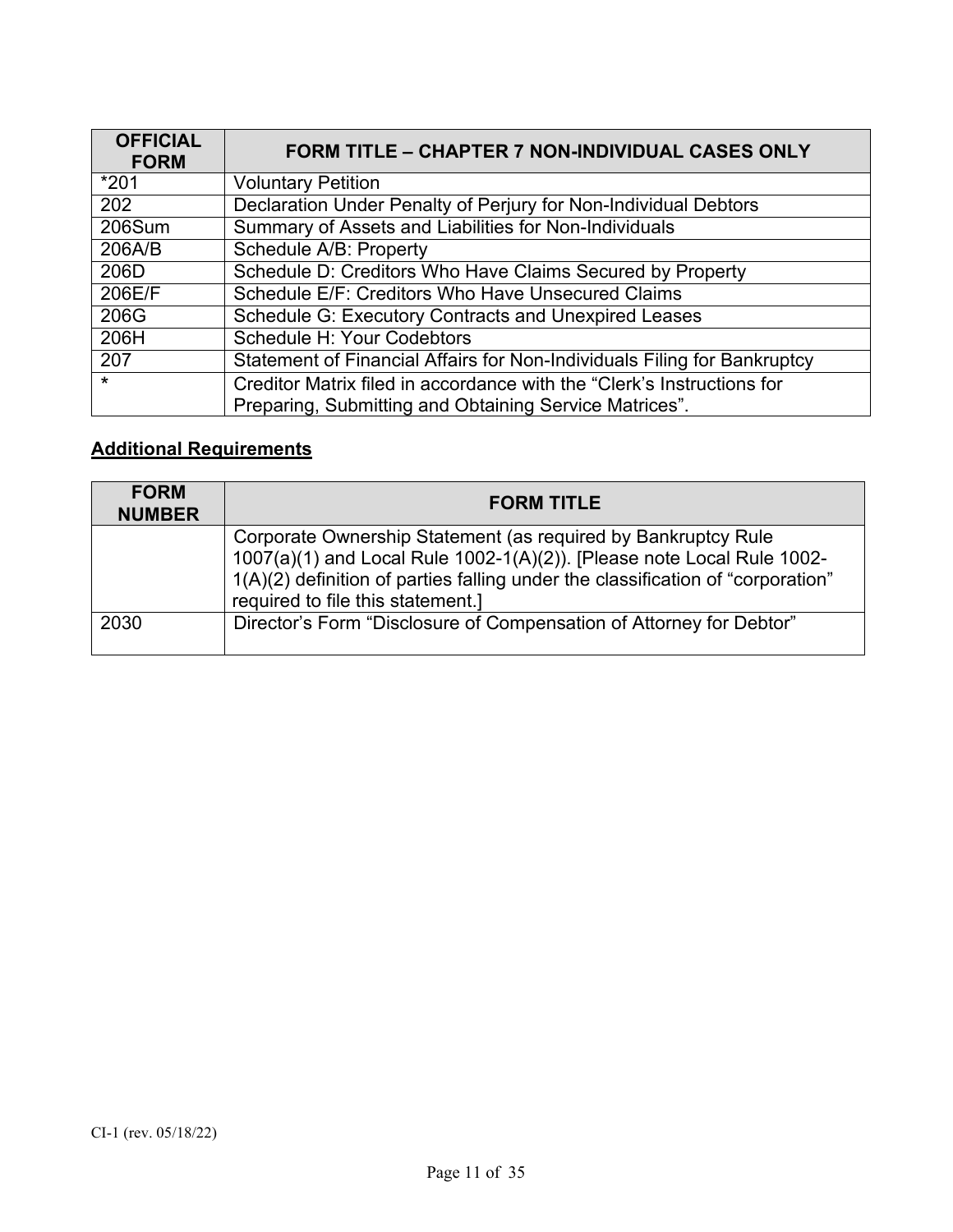### **CHAPTER 9 Original and, if desired, 1 copy for return to filer Filing Fee: \$ 1,738.00**

| <b>OFFICIAL</b><br><b>FORM</b> | <b>FORM TITLE - CHAPTER 9 NON-INDIVIDUAL CASES ONLY</b>                                                                |
|--------------------------------|------------------------------------------------------------------------------------------------------------------------|
| $*201$                         | <b>Voluntary Petition</b>                                                                                              |
| 202                            | Declaration Under Penalty of Perjury for Non-Individual Debtors                                                        |
| $\overline{204}$               | For Chapter 11 or Chapter 9 Cases: List of Creditors Who Have the 20<br>Largest Unsecured Claims and are Not Insiders. |

| <b>FORM</b><br><b>NUMBER</b> | <b>FORM TITLE</b>                                                   |
|------------------------------|---------------------------------------------------------------------|
| 2030                         | Director's Form "Disclosure of Compensation of Attorney for Debtor" |
|                              | List of Creditors (deadline for filing set by court)                |
|                              | Plan                                                                |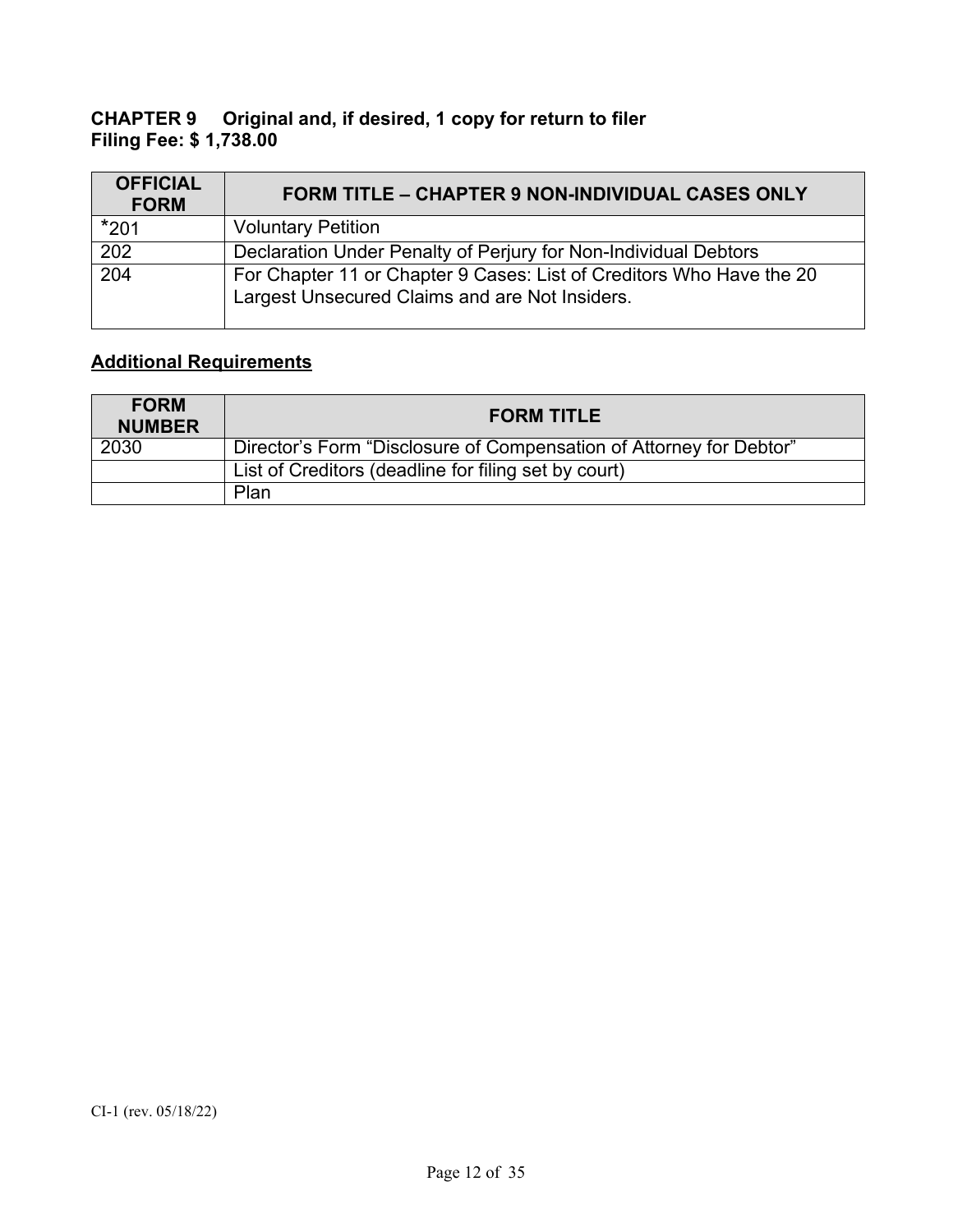### **CHAPTER 11** (Attorney Needed for Non-Individual Cases)

**Debtors must provide the trustee with a copy of their federal income tax return if required under 11 U.S.C. §521(e) or the case may be dismissed. [Do not file the return with the court unless directed by the court.] See Below under "Additional Requirement" for chapter 11 small business and chapter 11, subchapter V case requirement to file tax return with the petition.**

**For additional chapter 11 requirements and forms, please refer to the "Clerk's Instructions for Chapter 11 Cases", and to the U.S. Trustee Guideline letter you will receive from the U.S. Trustee after your case is filed and the forms listed on the Miami U.S. Trustee website:** <http://www.justice.gov/ust-regions-r21/region-21-chapter-11-2>**.**

**Original and 1 copy to be returned to filer Filing Fee: \$ 1,738.00**

| <b>OFFICIAL</b><br><b>FORM</b> | <b>FORM TITLE - CHAPTER 11 INDIVIDUAL CASES ONLY</b>                                                                                                                                                                                                                                                                                                                   |
|--------------------------------|------------------------------------------------------------------------------------------------------------------------------------------------------------------------------------------------------------------------------------------------------------------------------------------------------------------------------------------------------------------------|
| $*101$                         | <b>Voluntary Petition</b><br>Individual debtors must obtain credit counseling before filing the<br>petition, unless an exception applies. (See clerk's "Stop" notice<br>attached to these instructions.)                                                                                                                                                               |
|                                | Debtors filing without attorney representation (pro se) must provide a<br>current government issued photo identification at the time of filing the<br>petition. See the clerk's public notice "New Photo Identification<br>Requirement for Debtors Filing a Petition Without Attorney<br>Representation Effective August 1, 2011" [attached to these<br>instructions.] |
| $*101A$                        | Initial Statement About an Eviction Judgement Against You.<br>File IF you marked "Yes" to both questions in #11 of the Voluntary<br>Petition.                                                                                                                                                                                                                          |
| $*104$                         | List of Creditors Who Have the 20 Largest Unsecured Claims Against You<br>and Are Not Insiders                                                                                                                                                                                                                                                                         |
| 106Sum                         | Summary of Your Assets and Liabilities and Certain Statistical Information                                                                                                                                                                                                                                                                                             |
| 106A/B                         | Schedule A/B: Property                                                                                                                                                                                                                                                                                                                                                 |
| 106C                           | Schedule C: The Property You Claim as Exempt                                                                                                                                                                                                                                                                                                                           |
| 106D                           | Schedule D: Creditors Who Have Claims Secured by Property                                                                                                                                                                                                                                                                                                              |
| 106E/F                         | Schedule E/F: Creditors Who Have Unsecured Claims                                                                                                                                                                                                                                                                                                                      |
| 106G                           | <b>Schedule G: Executory Contracts and Unexpired Leases</b>                                                                                                                                                                                                                                                                                                            |
| 106H                           | Schedule H: Your Codebtors                                                                                                                                                                                                                                                                                                                                             |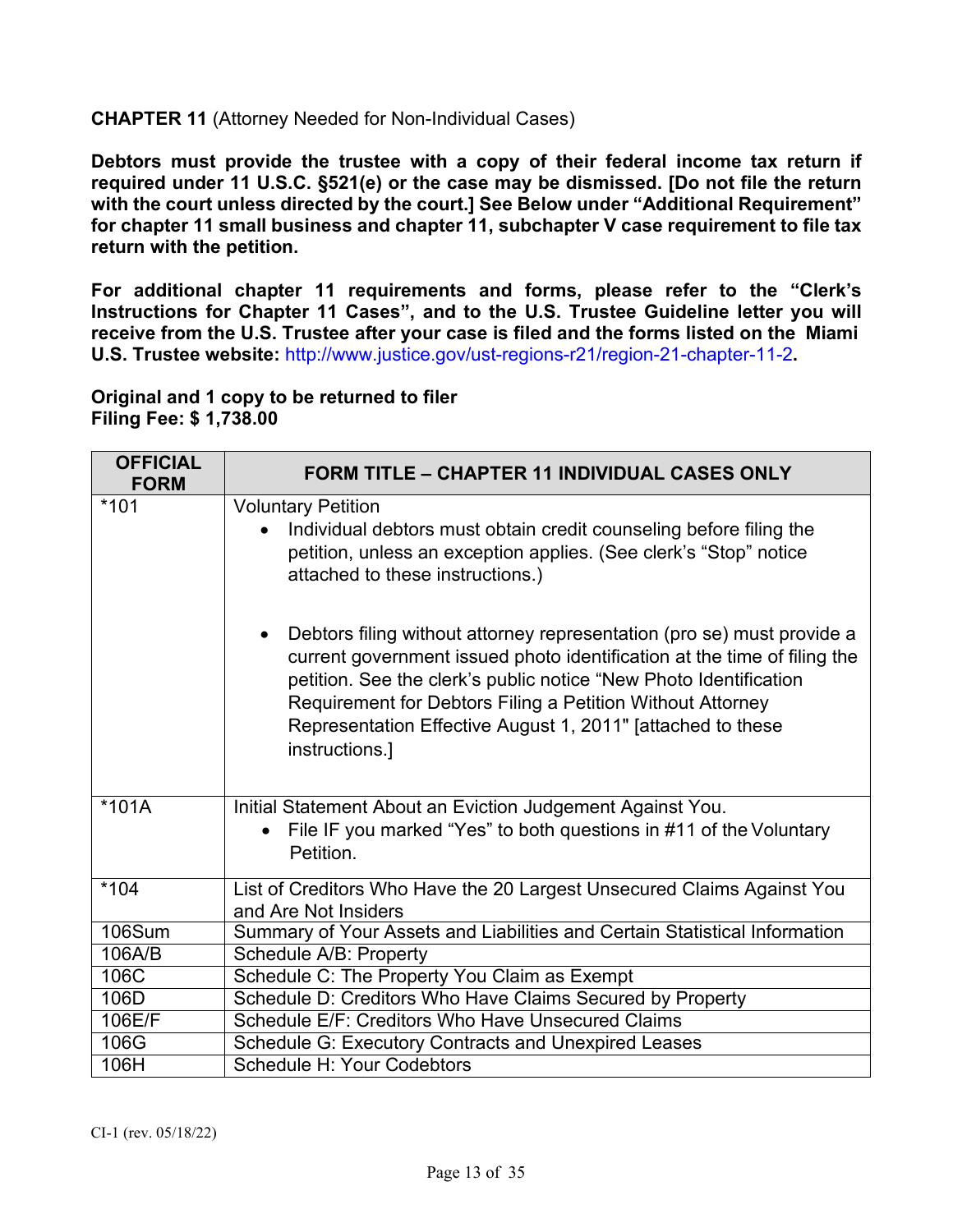| <b>OFFICIAL</b><br><b>FORM</b> | <b>FORM TITLE - CHAPTER 11 INDIVIDUAL CASES ONLY</b>                                                                             |
|--------------------------------|----------------------------------------------------------------------------------------------------------------------------------|
| 1061                           | Schedule I: Your Income                                                                                                          |
| 106J                           | Schedule J: Your Expenses                                                                                                        |
| 106J-2                         | Schedule J-2: Expenses for Separate Household of Debtor 2.                                                                       |
|                                | • File IF you marked "Yes" to both questions in 106J, Part 1.                                                                    |
| 106Dec                         | Declaration About an Individual Debtor's Schedules                                                                               |
| 107                            | Statement of Financial Affairs for Individuals Filing for Bankruptcy                                                             |
| $*119$                         | Bankruptcy Petition Preparer's Notice, Declaration, and Signature (If<br>applicable)                                             |
| $*121$                         | <b>Statement About Your Social Security Numbers</b>                                                                              |
| $\star$                        | Creditor Matrix filed in accordance with the "Clerk's Instructions for<br>Preparing, Submitting and Obtaining Service Matrices". |

| <b>FORM</b><br><b>NUMBER</b> | <b>FORM TITLE</b>                                                                                                                                                                                                                                                                                                                                  |
|------------------------------|----------------------------------------------------------------------------------------------------------------------------------------------------------------------------------------------------------------------------------------------------------------------------------------------------------------------------------------------------|
| 2030                         | Director's Form "Disclosure of Compensation of Attorney for Debtor" (if<br>debtor is represented by an attorney).                                                                                                                                                                                                                                  |
| 2800                         | Disclosure of Compensation of Bankruptcy Petition Preparer (if applicable).                                                                                                                                                                                                                                                                        |
| 122B                         | Chapter 11 Statement of Your Monthly Income (Not required for<br>subchapter V debtors. See Interim Bankruptcy Rule 1007(b)(5).)                                                                                                                                                                                                                    |
| $LF-10$                      | Declaration Regarding Payment Advices. File this cover sheet with<br>attached copies of all payment advices or other evidence of payment<br>received within 60 days before the date of the filing of the petition as<br>required by 11 U.S.C. §521(a)(1)(b)(iv). If copies are not attached, file the<br>"Declaration" and indicate the reason(s). |
| $\star$                      | Certificate of Credit Counseling: This certification is issued by a credit<br>counseling agency to each debtor AFTER a debtor has completed a credit<br>counseling course.                                                                                                                                                                         |
| ¥                            | Plan and Disclosure Statement. Note: See Clerk's Instructions for Chapter<br>11 cases for the forms available.                                                                                                                                                                                                                                     |
| *LF-03                       | Application to Pay Filing Fee in Installments. If a debtor is unable to pay the<br>filing fee in full, use this court's local form application to pay the filing fee in<br>installments.                                                                                                                                                           |
| $LF-93$                      | Local Form "Chapter 11 Case Management Summary" as required under<br>Local Rule 2081-1(B) must be filed within the earlier of three business days<br>after relief is entered or one business day prior to the date of the first<br>scheduled hearing. This summary must be served on all parties of record.                                        |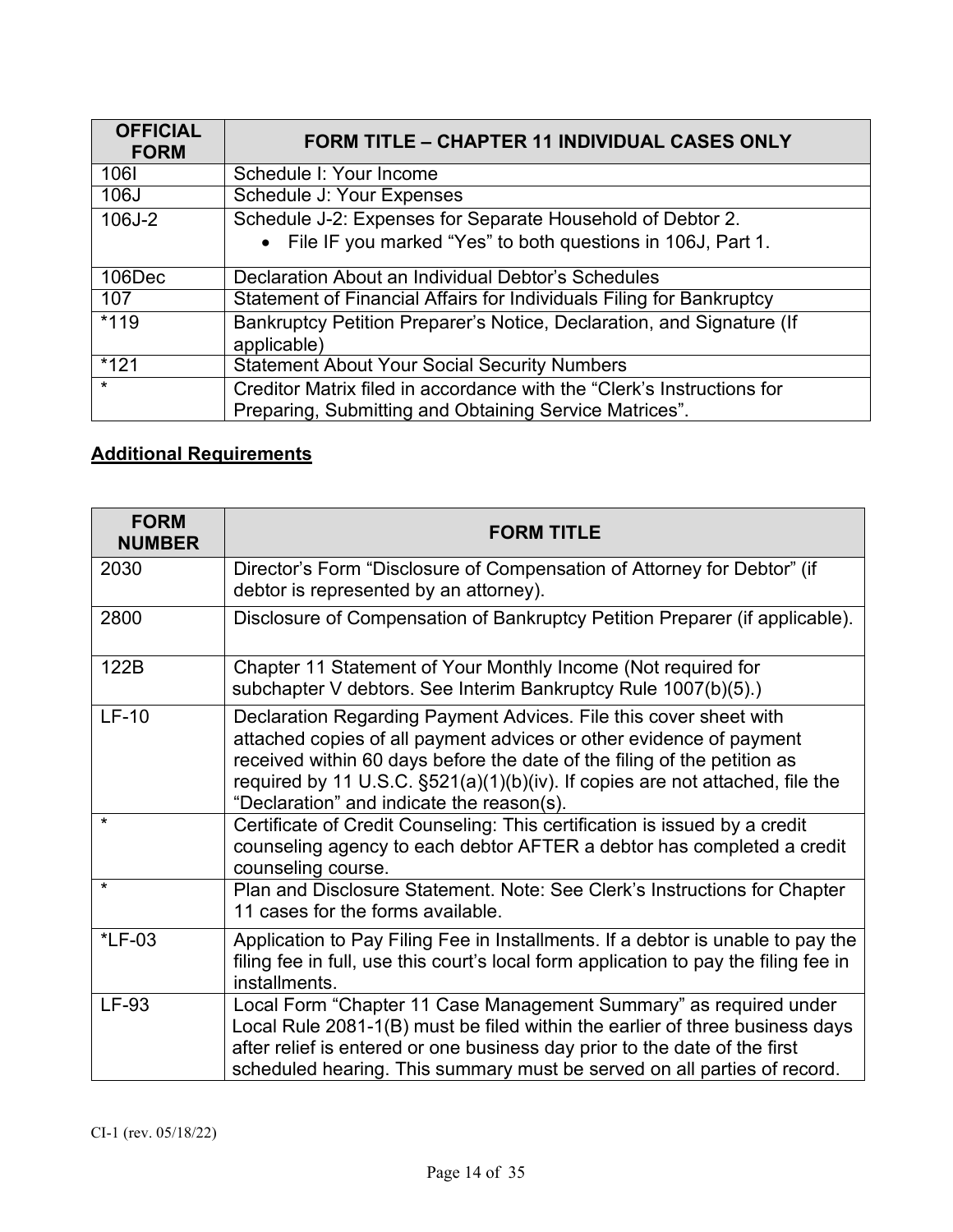| <b>FORM</b><br><b>NUMBER</b> | <b>FORM TITLE</b>                                                                                                                                                                                                                                                                                                                                                                                                                                                                                                                                                                                                  |
|------------------------------|--------------------------------------------------------------------------------------------------------------------------------------------------------------------------------------------------------------------------------------------------------------------------------------------------------------------------------------------------------------------------------------------------------------------------------------------------------------------------------------------------------------------------------------------------------------------------------------------------------------------|
|                              | If debtor is a small business, as required by 11 U.S.C. §1116(1) or, as<br>applicable, 11 U.S.C. §1187, debtors' most recent balance sheet,<br>statement of operations, cash-flow statement, and Federal income tax<br>return; or a statement made under penalty of perjury that no balance sheet,<br>statement of operations, or cash-flow statement has been prepared and no<br>Federal tax return has been filed. For individual debtors only, the tax return<br>will be docketed as a non-public "restricted" documents and requests for<br>copies must comply with Local Rules 1007-1(F) and 5005-1(A)(2)(c). |
|                              | Certificate of Personal Financial Management: Before a discharge can be<br>entered, each individual debtor must take an approved course about<br>personal financial management. In some instances, a vendor may file the<br>debtor's certificate with the court. If the vendor does not, the debtor must<br>obtain the certificate, and file the certificate or Official Form 423,<br>Certification About a Financial Management Course.                                                                                                                                                                           |
|                              | If debtor is an individual, as required under Local Rules 3022-1(B) and<br>4004-3(A)(9), the Local Form "Notice of Deadline to Object to Debtor's<br>Statements Re: 11 U.S.C. §522(q)(1) Applicability, Payment of Domestic<br>Support Obligations and [For Chapter 11 Cases Only] Applicability of<br>Financial Management Course and Statement Regarding Eligibility to<br>Receive a Discharge" must be filed and served before the court may<br>consider entry of the discharge.                                                                                                                                |

| <b>OFFICIAL</b><br><b>FORM</b> | <b>FORM TITLE - CHAPTER 11 NON-INDIVIDUAL CASES ONLY</b>                   |
|--------------------------------|----------------------------------------------------------------------------|
| $*201$                         | <b>Voluntary Petition</b>                                                  |
| 201A                           | Attachment to Voluntary Petition for Non-Individuals Filing for Bankruptcy |
|                                | Under Chapter 11 (if applicable)                                           |
| 202                            | Declaration Under Penalty of Perjury for Non-Individual Debtors            |
| $*204$                         | List of Creditors Who Have the 20 Largest Unsecured Claims and Are Not     |
|                                | <b>Insiders</b>                                                            |
| 206Sum                         | Summary of Assets and Liabilities for Non-Individuals                      |
| 206A/B                         | Schedule A/B: Property                                                     |
| 206D                           | Schedule D: Creditors Who Have Claims Secured by Property                  |
| 206E/F                         | Schedule E/F: Creditors Who Have Unsecured Claims                          |
| 206G                           | Schedule G: Executory Contracts and Unexpired Leases                       |
| 206H                           | Schedule H: Your Codebtors                                                 |
| 207                            | Statement of Financial Affairs for Non-Individuals Filing for Bankruptcy   |
| $\star$                        | Creditor Matrix filed in accordance with the "Clerk's Instructions for     |
|                                | Preparing, Submitting and Obtaining Service Matrices".                     |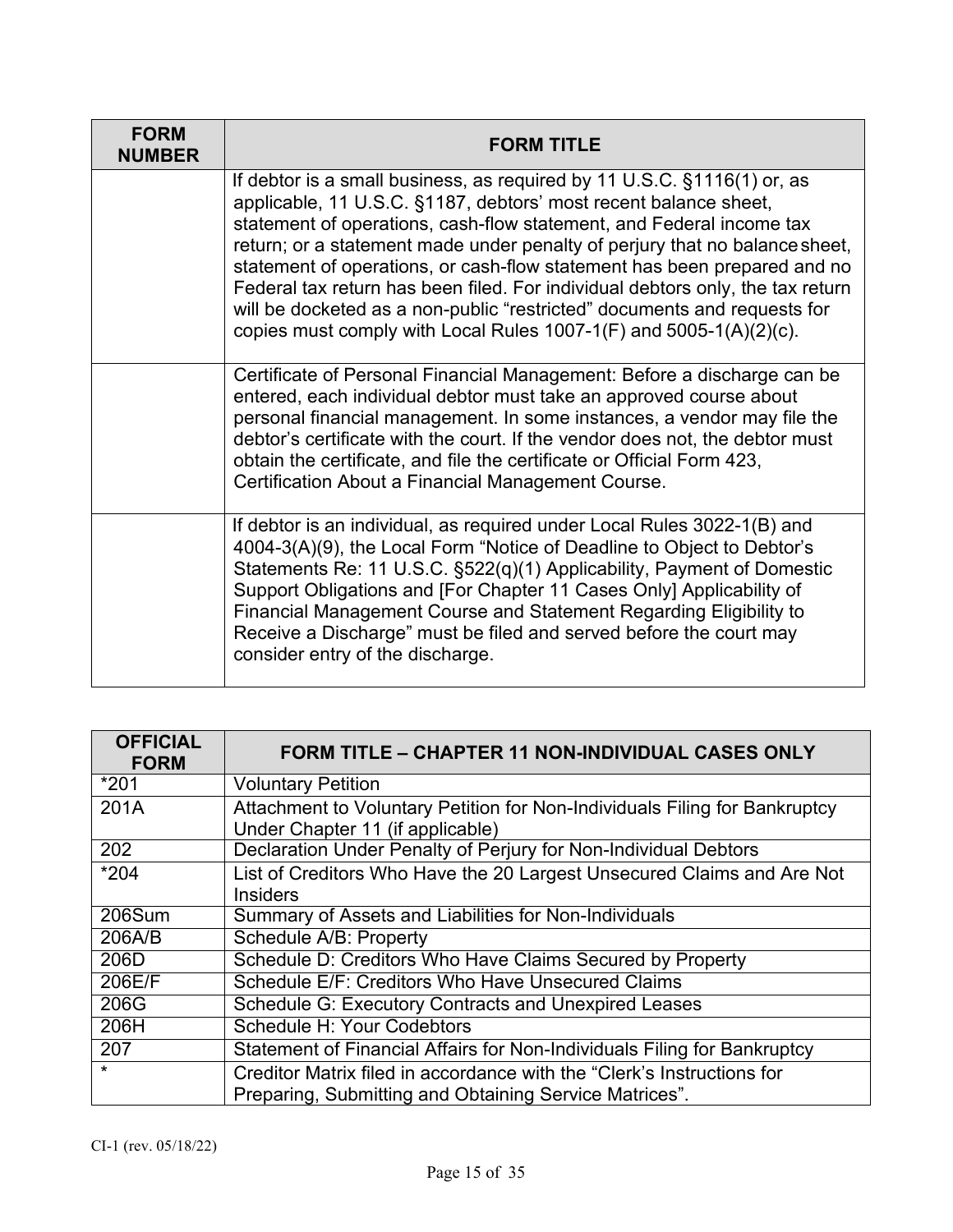| <b>FORM</b><br><b>NUMBER</b> | <b>FORM TITLE</b>                                                                                                                                                                                                                                                                                                                                                                                                                                                                                                                                                                                                       |  |  |
|------------------------------|-------------------------------------------------------------------------------------------------------------------------------------------------------------------------------------------------------------------------------------------------------------------------------------------------------------------------------------------------------------------------------------------------------------------------------------------------------------------------------------------------------------------------------------------------------------------------------------------------------------------------|--|--|
|                              | Names and addresses of equity security holders of the debtor.                                                                                                                                                                                                                                                                                                                                                                                                                                                                                                                                                           |  |  |
| 2030                         | Disclosure of Compensation of Attorney for Debtor                                                                                                                                                                                                                                                                                                                                                                                                                                                                                                                                                                       |  |  |
|                              | Plan and Disclosure Statement. Note: See Clerk's Instructions for Chapter<br>11 cases for the forms available.                                                                                                                                                                                                                                                                                                                                                                                                                                                                                                          |  |  |
|                              | Pursuant to Local Rule 2081-1(A), chapter 11 debtors, except individual<br>debtors not engaged in business, are required to file within 14 days after<br>filing the petition, a certified report containing financial information<br>regarding payroll and sales taxes using Local Form "Debtor's Notice of<br>Filing Payroll and Sales Tax Reports". Only the original (with certificate of<br>service included) need be filed with the court.                                                                                                                                                                         |  |  |
|                              | Corporate Ownership Statement (as required by Bankruptcy Rule<br>1007(a)(1) and Local Rule 1002-1(A)(2)). Please note Local Rule 1002-<br>1(A)(2) definition of parties falling under the classification of "corporation"<br>required to file this statement.                                                                                                                                                                                                                                                                                                                                                           |  |  |
|                              | If debtor is a small business, as required by 11 U.S.C. §1116(1), or as<br>applicable, 11 U.S.C. §1187, debtors' most recent balance sheet,<br>statement of operations, cash-flow statement, and Federal income tax<br>return; or a statement made under penalty of perjury that no balance sheet,<br>statement of operations, or cash-flow statement has been prepared and no<br>Federal tax return has been filed. For individual debtors only, the tax return<br>will be docketed as a non-public "restricted" documents and requests for<br>copies must comply with Local Rules $1007-1(F)$ and $5005-1(A)(2)(c)$ . |  |  |
| <b>LF-93</b>                 | Local Form "Chapter 11 Case Management Summary" as required under<br>Local Rule 2081-1(B) must be filed within the earlier of three business days<br>after relief is entered or one business day prior to the date of the first<br>scheduled hearing. This summary must be served on all parties of record.                                                                                                                                                                                                                                                                                                             |  |  |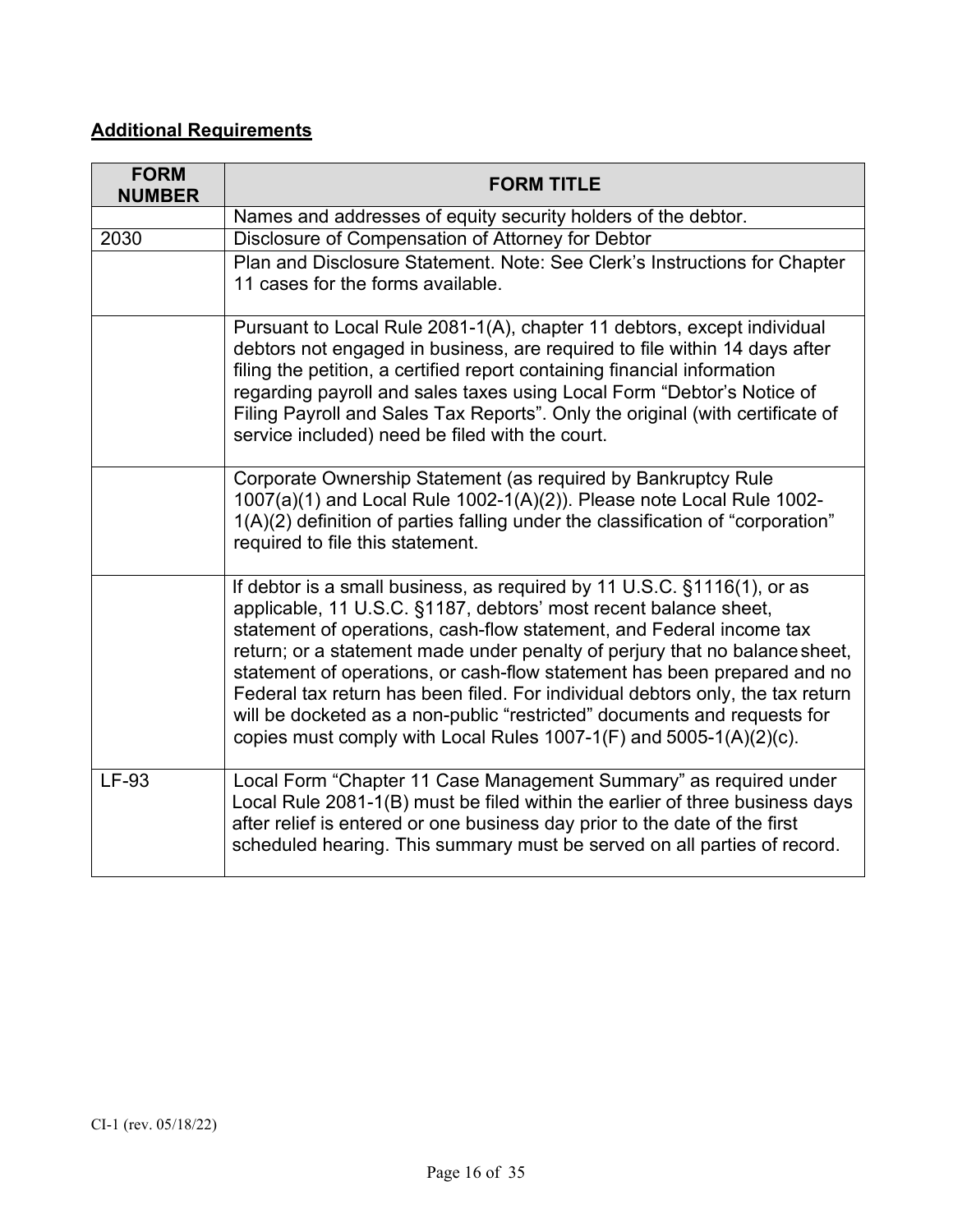### **CHAPTER 12** (Attorney Needed for Non-Individual Cases)

**Debtors must provide the trustee with a copy of their federal income tax return if required under 11 U.S.C. §521(e) or the case may be dismissed. [Do not file the return with the court unless directed by the court.]**

**Original and, if desired, 1 copy for return to filer Filing Fee: \$ 278.00**

| <b>OFFICIAL</b><br><b>FORM</b> | <b>FORM TITLE - CHAPTER 12</b>                                                                                                                                                                                                                                                                                                                                         |  |  |  |
|--------------------------------|------------------------------------------------------------------------------------------------------------------------------------------------------------------------------------------------------------------------------------------------------------------------------------------------------------------------------------------------------------------------|--|--|--|
|                                | <b>Voluntary Petition</b><br>Individual debtors must obtain credit counseling before filing the<br>petition, unless an exception applies. (See clerk's "Stop" notice<br>attached to these instructions.)                                                                                                                                                               |  |  |  |
| *101 or 201                    | Debtors filing without attorney representation (pro se) must provide a<br>current government issued photo identification at the time of filing the<br>petition. See the clerk's public notice "New Photo Identification<br>Requirement for Debtors Filing a Petition without Attorney<br>Representation Effective August 1, 2011" [attached to these<br>instructions.] |  |  |  |
| *101A                          | Initial Statement About an Eviction Judgement Against You.<br>File IF you marked "Yes" to both questions in #11 of the Voluntary<br>Petition.                                                                                                                                                                                                                          |  |  |  |
| 202                            | Declaration Under Penalty of Perjury for Non-Individual Debtor's (if<br>applicable)                                                                                                                                                                                                                                                                                    |  |  |  |
| 106/206Sum                     | Summary of Your Assets and Liabilities and Certain Statistical Information                                                                                                                                                                                                                                                                                             |  |  |  |
| 106/206A/B                     | <b>Schedule A/B: Property</b>                                                                                                                                                                                                                                                                                                                                          |  |  |  |
| 106C                           | Schedule C: The Property You Claim as Exempt                                                                                                                                                                                                                                                                                                                           |  |  |  |
| 106/206D                       | Schedule D: Creditors Who Have Claims Secured by Property                                                                                                                                                                                                                                                                                                              |  |  |  |
| 106/206E/F                     | Schedule E/F: Creditors Who Have Unsecured Claims                                                                                                                                                                                                                                                                                                                      |  |  |  |
| 106/206G                       | Schedule G: Executory Contracts and Unexpired Leases                                                                                                                                                                                                                                                                                                                   |  |  |  |
| 106/206H                       | <b>Schedule H: Your Codebtors</b>                                                                                                                                                                                                                                                                                                                                      |  |  |  |
| 1061                           | Schedule I: Your Income                                                                                                                                                                                                                                                                                                                                                |  |  |  |
| 106J                           | Schedule J: Your Expenses                                                                                                                                                                                                                                                                                                                                              |  |  |  |
| $106J-2$                       | Schedule J-2: Expenses for Separate Household of Debtor 2 (if applicable)                                                                                                                                                                                                                                                                                              |  |  |  |
| 106/Dec                        | <b>Declaration About an Individual Debtor's Schedules</b>                                                                                                                                                                                                                                                                                                              |  |  |  |
| 107/207                        | Statement of Financial Affairs for Individuals Filing for Bankruptcy                                                                                                                                                                                                                                                                                                   |  |  |  |
| $*119$                         | Bankruptcy Petition Preparer's Notice, Declaration, and Signature (If<br>applicable)                                                                                                                                                                                                                                                                                   |  |  |  |
| $*121$                         | Statement About Your Social Security Numbers (if applicable)                                                                                                                                                                                                                                                                                                           |  |  |  |
| $\star$                        | Creditor Matrix filed in accordance with the "Clerk's Instructions for                                                                                                                                                                                                                                                                                                 |  |  |  |
|                                | Preparing, Submitting and Obtaining Service Matrices".                                                                                                                                                                                                                                                                                                                 |  |  |  |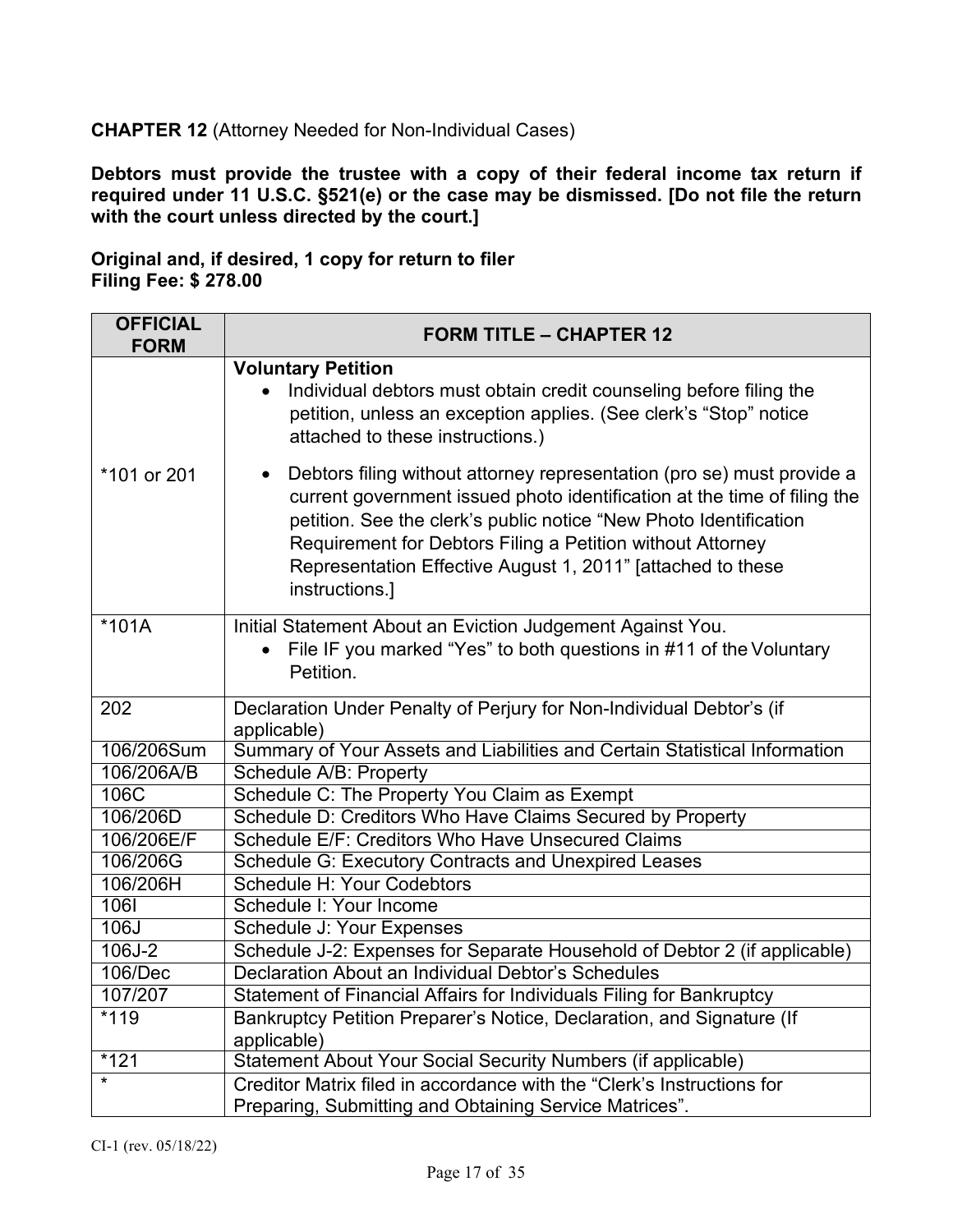# **Additional Requirements (Filed separately)**

| <b>FORM</b><br><b>NUMBER</b> | <b>FORM TITLE</b>                                                                                                                                                                                                                                                                                                                                                                                                                                                                                   |  |  |
|------------------------------|-----------------------------------------------------------------------------------------------------------------------------------------------------------------------------------------------------------------------------------------------------------------------------------------------------------------------------------------------------------------------------------------------------------------------------------------------------------------------------------------------------|--|--|
| 2030                         | Director's Form "Disclosure of Compensation of Attorney for Debtor" (if<br>applicable).                                                                                                                                                                                                                                                                                                                                                                                                             |  |  |
| 2800                         | Disclosure of Compensation of Bankruptcy Petition Preparer (if applicable).                                                                                                                                                                                                                                                                                                                                                                                                                         |  |  |
|                              | Corporate Ownership Statement (as required by Bankruptcy Rule<br>1007(a)(1) and Local Rule 1002-1(A)(2)). [Please note Local Rule 1002-<br>1(A)(2) definition of parties falling under the classification of "corporation"<br>required to file this statement.] (if applicable)                                                                                                                                                                                                                     |  |  |
| $LF-10$                      | Local Form "Declaration Regarding Payment Advices" with attached copies<br>of all payment advices or other evidence of payment received within 60<br>days before the date of the filing of the petition as required by 11 U.S.C.<br>§521(a)(1)(b)(iv). If copies are not attached, file the "Declaration" and<br>indicate the reason(s). (required for all individual debtors). (if applicable)                                                                                                     |  |  |
|                              | If debtor is an individual, as required under Local Rules 2080-1(B) and<br>4004-3(A)(9), the Local Form "Notice of Deadline to Object to Debtor's<br>Statements Re: 11 U.S.C. §522(q)(1) Applicability, Payment of Domestic<br>Support Obligations and [For Chapter 11 Cases Only] Applicability of<br>Financial Management Course and Statement Regarding Eligibility to<br>Receive a Discharge" must be filed and served before the court may<br>consider entry of the discharge. (if applicable) |  |  |
|                              | Certificate of Personal Financial Management: Before a discharge can be<br>entered, each individual debtor must take an approved course about<br>personal financial management. In some instances, a vendor may file the<br>debtor's certificate with the court. If the vendor does not, the debtor must<br>obtain the certificate, and file the certificate or Official Form 423,<br>Certification About a Financial Management Course. (if applicable)                                            |  |  |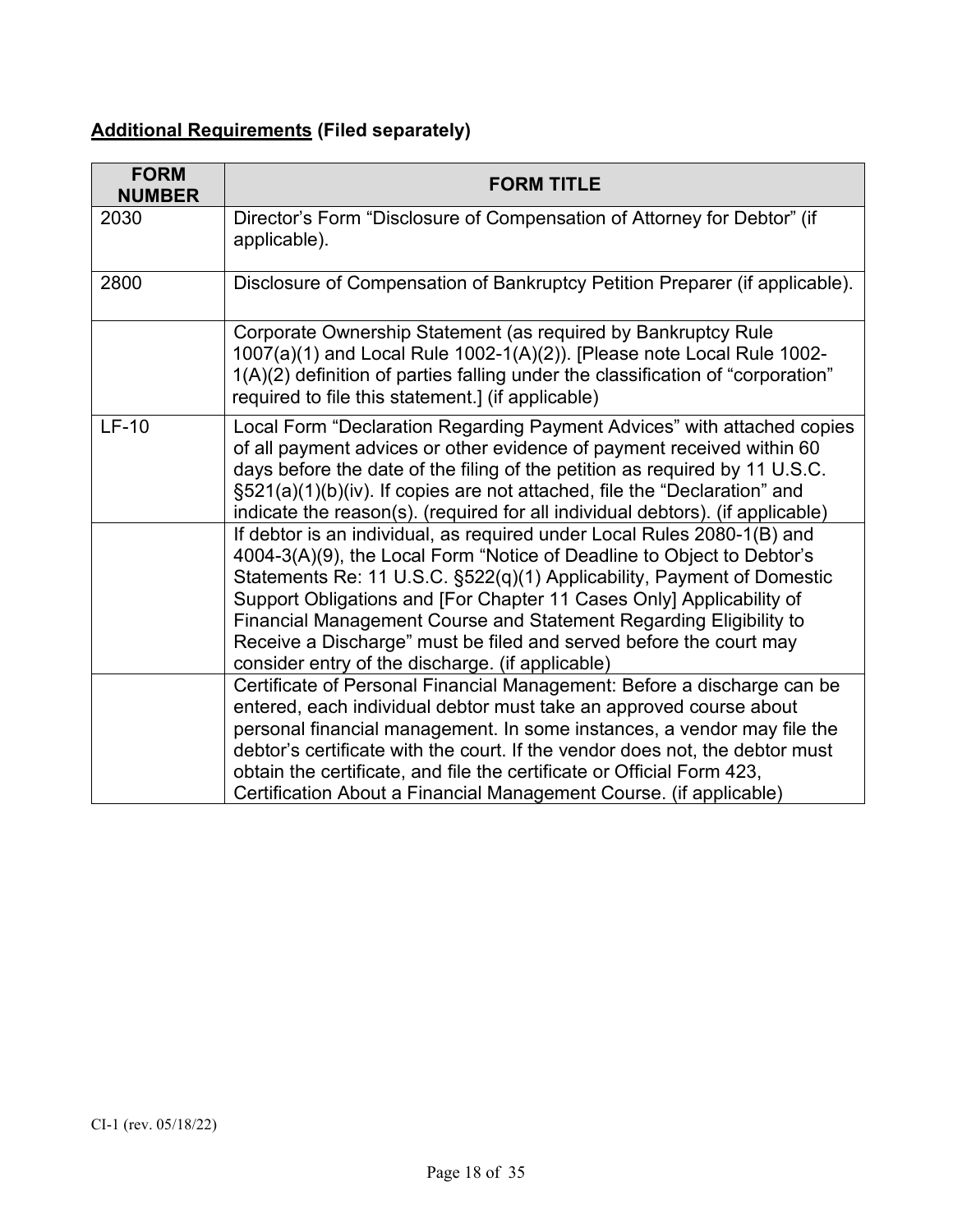### **CHAPTER 13**

**Note to Chapter 13 Debtors** - **You must start making plan payments to the chapter 13 trustee 30 days after you file your petition. [See Local Rule 3070-1(A)(1).]**

**The local form "Rights and Responsibilities Agreement" must be entered into by the attorney and debtor but is not filed with the court (see Chapter 13 Guidelines for Compensation for Chapter 13 Attorneys).**

**You must provide the trustee with a copy of your Federal income tax return as required under 11 U.S.C. §521(e) or your case may be dismissed. Do not file the return with the court unless directed by the court.**

**For additional information see "Chapter 13 Suggestions" posted on the court website and the chapter 13 trustees' web sites.**

**Original and, if desired 1 copy for return to filer Filing Fee: \$ 313.00**

| <b>OFFICIAL</b><br><b>FORM</b> | <b>FORM TITLE - CHAPTER 13</b>                                                                                                                                                                                                                                                                                                                                         |  |  |  |
|--------------------------------|------------------------------------------------------------------------------------------------------------------------------------------------------------------------------------------------------------------------------------------------------------------------------------------------------------------------------------------------------------------------|--|--|--|
| $*101$                         | <b>Voluntary Petition</b>                                                                                                                                                                                                                                                                                                                                              |  |  |  |
|                                | Individual debtors must obtain credit counseling before filing the<br>petition, unless an exception applies. (See clerk's "Stop" notice<br>attached to these instructions.)                                                                                                                                                                                            |  |  |  |
|                                | Debtors filing without attorney representation (pro se) must provide<br>a current government issued photo identification at the time of filing<br>the petition. See the clerk's public notice "New Photo Identification<br>Requirement for Debtors Filing a Petition Without Attorney<br>Representation Effective August 1, 2011" [attached to these<br>instructions.] |  |  |  |
| $*101A$                        | Initial Statement About an Eviction Judgement Against You.                                                                                                                                                                                                                                                                                                             |  |  |  |
|                                | File IF you marked "Yes" to both questions in #11 of the Voluntary                                                                                                                                                                                                                                                                                                     |  |  |  |
|                                | Petition.                                                                                                                                                                                                                                                                                                                                                              |  |  |  |
| 106Sum                         | Summary of Your Assets and Liabilities and Certain Statistical Information                                                                                                                                                                                                                                                                                             |  |  |  |
| 106A/B                         | Schedule A/B: Property                                                                                                                                                                                                                                                                                                                                                 |  |  |  |
| 106C                           | Schedule C: The Property You Claim as Exempt (Individual Cases Only)                                                                                                                                                                                                                                                                                                   |  |  |  |
| 106D                           | Schedule D: Creditors Who Have Claims Secured by Property                                                                                                                                                                                                                                                                                                              |  |  |  |
| 106E/F                         | Schedule E/F: Creditors Who Have Unsecured Claims                                                                                                                                                                                                                                                                                                                      |  |  |  |
| 106G                           | Schedule G: Executory Contracts and Unexpired Leases                                                                                                                                                                                                                                                                                                                   |  |  |  |
| 106H                           | Schedule H: Your Codebtors                                                                                                                                                                                                                                                                                                                                             |  |  |  |
| 1061                           | Schedule I: Your Income (Individual Cases Only)                                                                                                                                                                                                                                                                                                                        |  |  |  |
| 106J                           | Schedule J: Your Expenses (Individual Cases Only)                                                                                                                                                                                                                                                                                                                      |  |  |  |

CI-1 (rev. 05/18/22)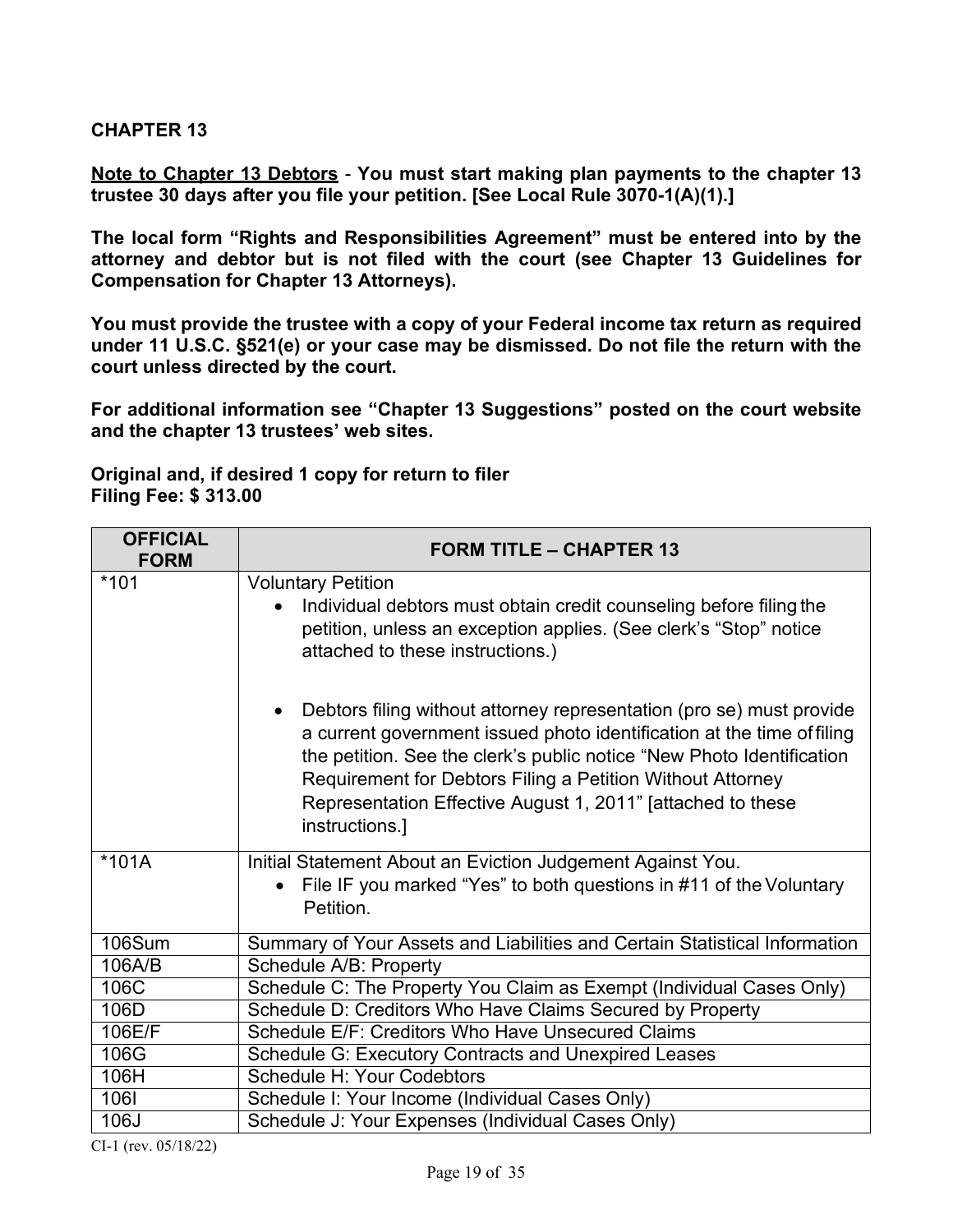| <b>OFFICIAL</b><br><b>FORM</b> | <b>FORM TITLE - CHAPTER 13</b>                                                                                                   |
|--------------------------------|----------------------------------------------------------------------------------------------------------------------------------|
| $106J-2$                       | Expenses for Separate Household of Debtor 2.<br>. File IF you marked "YES" to both questions in 106J, Part 1                     |
| 106Dec                         | Declaration About an Individual Debtor's Schedules (Individual Cases<br>Only)                                                    |
| 107                            | Statement of Financial Affairs for Individuals Filing for Bankruptcy                                                             |
| $*119$                         | Bankruptcy Petition Preparer's Notice, Declaration, and Signature (if<br>applicable)                                             |
| $*121$                         | <b>Statement About Your Social Security Numbers</b>                                                                              |
| $\star$                        | Creditor Matrix filed in accordance with the "Clerk's Instructions for<br>Preparing, Submitting and Obtaining Service Matrices". |

# **Additional Requirements (Filed separately)**

| <b>FORM</b><br><b>NUMBER</b> | <b>FORM TITLE</b>                                                                                                                                                                                                                                                                                                                                                                                                                        |
|------------------------------|------------------------------------------------------------------------------------------------------------------------------------------------------------------------------------------------------------------------------------------------------------------------------------------------------------------------------------------------------------------------------------------------------------------------------------------|
| 2030                         | Director's Form "Disclosure of Compensation of Attorney for Debtor" (if<br>applicable).                                                                                                                                                                                                                                                                                                                                                  |
| 2800                         | Disclosure of Compensation of Bankruptcy Petition Preparer (if<br>applicable).                                                                                                                                                                                                                                                                                                                                                           |
| 122C-1                       | Bankruptcy Form 122C-1 "Chapter 13 Statement of Your Current Monthly<br>Income and Calculation of Commitment Period". If applicable, Official<br>Form 122C-2 "Chapter 13 Calculation of Your Disposable Income".                                                                                                                                                                                                                         |
| $LF-10$                      | Declaration Regarding Payment Advices. File this cover sheet with<br>attached copies of all payment advices or other evidence of payment<br>received within 60 days before the date of the filing of the petition as<br>required by 11 U.S.C. §521(a)(1)(b)(iv). If copies are not attached, file<br>the "Declaration" and indicate the reason(s).                                                                                       |
| $\star$                      | Certificate of Credit Counseling: This certification is issued by a credit<br>counseling agency to each debtor AFTER a debtor has completed a<br>credit counseling course.                                                                                                                                                                                                                                                               |
| $LF-31$                      | Chapter 13 Plan                                                                                                                                                                                                                                                                                                                                                                                                                          |
| *LF-03                       | Application to Pay Filing Fee in Installments. If a debtor is unable to pay<br>the filing fee in full, use this court's local form application to pay the filing<br>fee in installments.                                                                                                                                                                                                                                                 |
|                              | Certificate of Personal Financial Management: Before a discharge can be<br>entered, each individual debtor must take an approved course about<br>personal financial management. In some instances, a vendor may file the<br>debtor's certificate with the court. If the vendor does not, the debtor must<br>obtain the certificate, and file the certificate or Official Form 423,<br>Certification About a Financial Management Course. |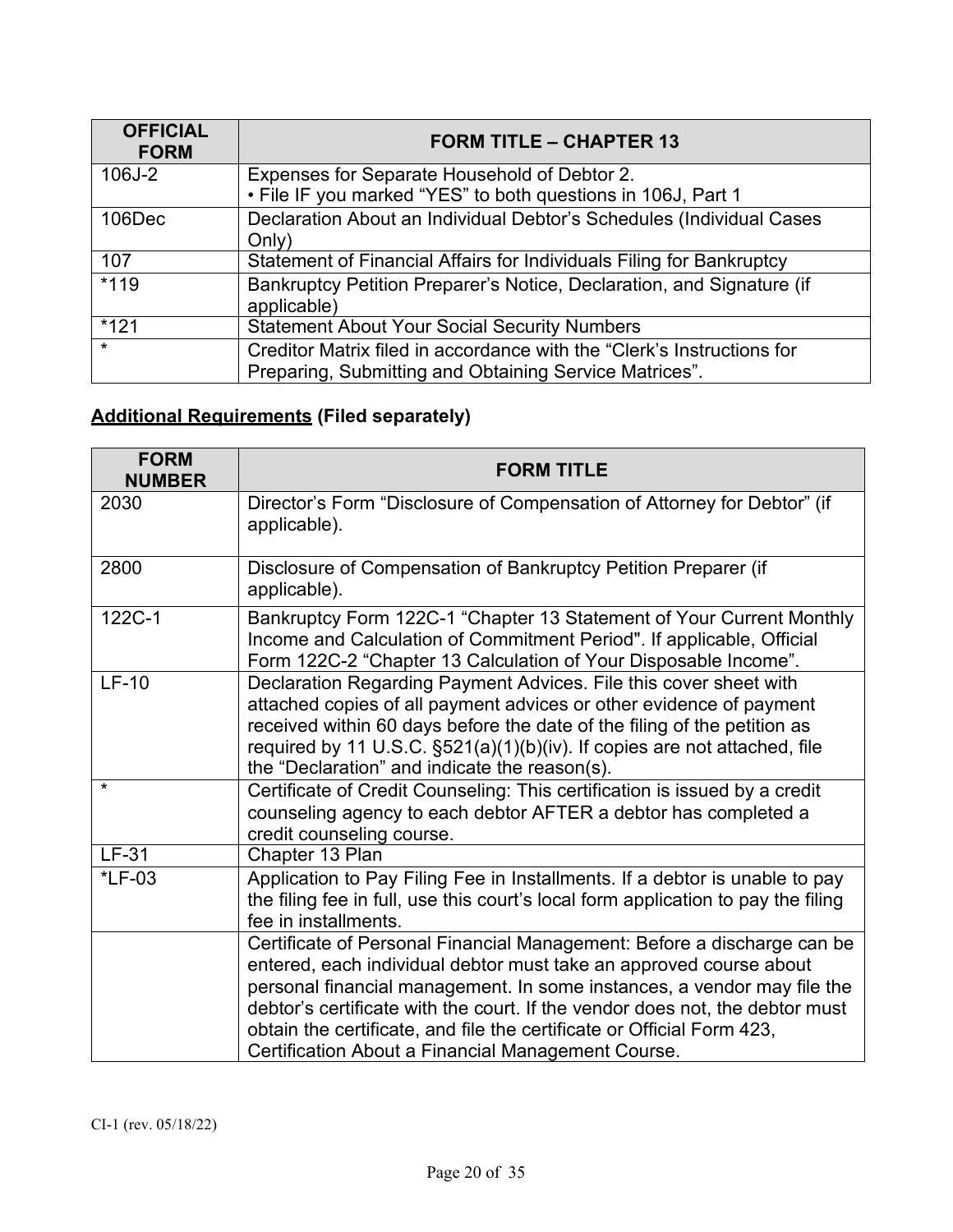### **INVOLUNTARY PETITIONS (joint involuntary petitions are not permitted)**

[See Local Rule 1003-1(B)]

#### **Original and, if desired, 1 copy for return to filer Filing Fee: Same as chapter fee**

| <b>OFFICIAL</b><br><b>FORM</b> | FORM TITLE - INVOLUNTARY PETITION - INIDIVIDUAL                                                                                                                                                                                                                                    |
|--------------------------------|------------------------------------------------------------------------------------------------------------------------------------------------------------------------------------------------------------------------------------------------------------------------------------|
| $*105$                         | Involuntary Petition Against an Individual<br>NOTE: If the petition is being filed electronically by a registered user, a<br>scanned copy of the petitioning creditor signature page with original<br>signatures of all petitioning creditors must be submitted with the petition. |

| <b>OFFICIAL</b><br><b>FORM</b> | FORM TITLE - INVOLUNTARY PETITION - NON-INDIVIDUAL                                                                                                                                                                                   |
|--------------------------------|--------------------------------------------------------------------------------------------------------------------------------------------------------------------------------------------------------------------------------------|
| $*205$                         | Involuntary Petition Against a Non-Individual                                                                                                                                                                                        |
|                                | NOTE: If the petition is being filed electronically by a registered user, a<br>scanned copy of the petitioning creditor signature page with original<br>signatures of all petitioning creditors must be submitted with the petition. |
| $\star$                        | Corporate ownership statements as required by Bankruptcy Rule 1010(b).                                                                                                                                                               |

**NOTE:** The clerk will generate the Bankruptcy Form 2500E "Summons to Debtor in Involuntary Case" and provide a copy to the petitioners for service on the debtor. See Local Rule 1010-  $1(A)$ .

\*minimum initial filing requirements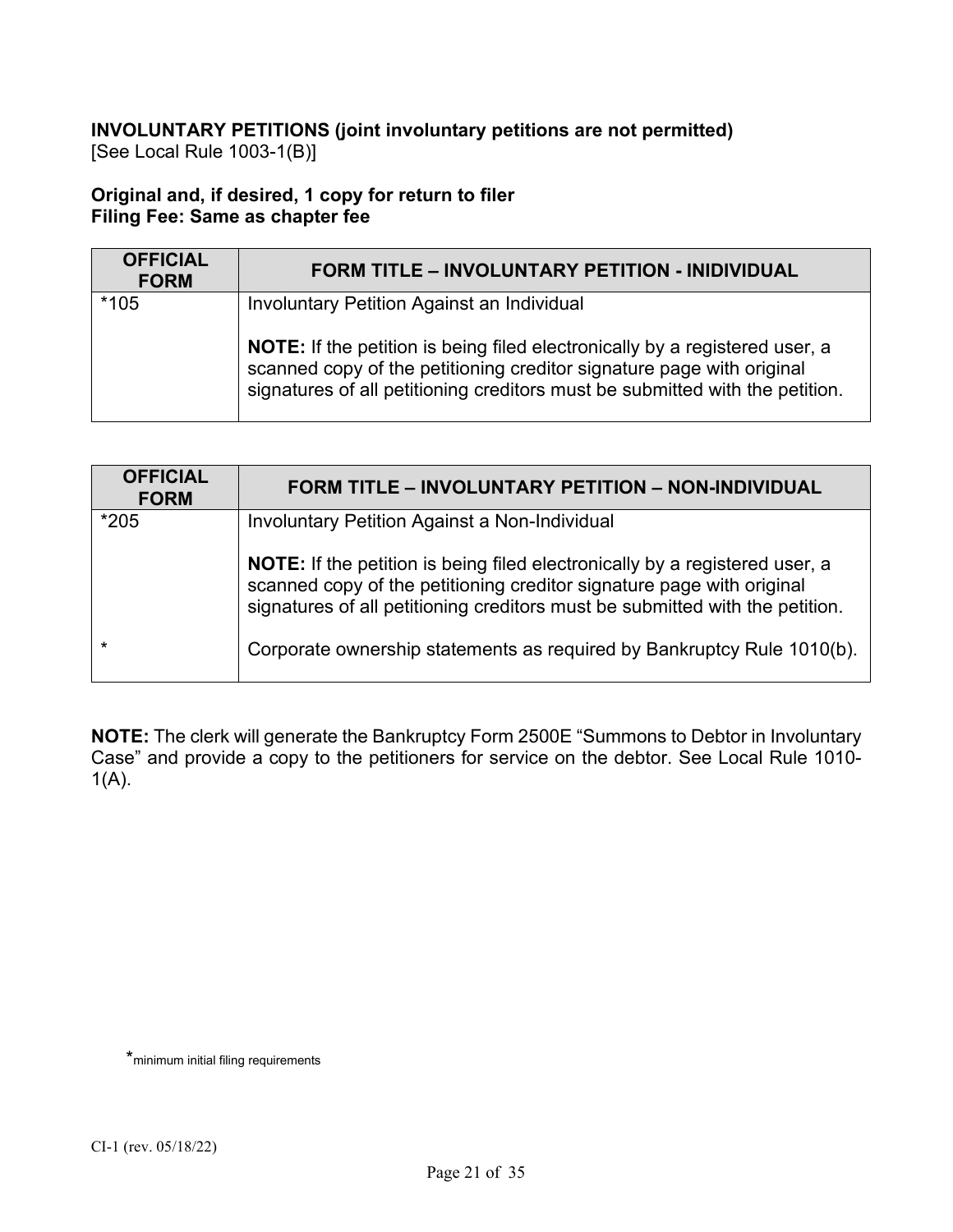### **CHAPTER 15 PETITION FOR RECOGNITION OF A FOREIGN PROCEEDING UNDER**

### **Original and, if desired, 1 copy for return to filer Filing Fee: \$ 1,738.00**

If the petition is being filed by a foreign representative where an order granting recognition of the foreign main proceeding has been entered, a certified copy of the order granting recognition of the foreign main proceeding must accompany the petition. [See also 11 U.S.C. §1511 and Bankruptcy Rules 1004.2, 1007, 1012 and 2002(q).]

| <b>OFFICIAL</b><br><b>FORM</b> | <b>FORM TITLE</b>                                                                                                             |  |
|--------------------------------|-------------------------------------------------------------------------------------------------------------------------------|--|
| $*401$                         | Chapter 15 Petition for Recognition of a Foreign Proceeding and any<br>applicable attachments listed as required in petition. |  |
|                                | List containing the name and address of those designated by Bankruptcy<br>Rule 1007(a)(4).                                    |  |
|                                | Corporate ownership statement as required by Bankruptcy Rule<br>$1007(a)(4)$ .                                                |  |

#### **MOTIONS TO REOPEN CASES**

**Original and, if desired, 1 copy for return to filer**

- 1. **Reopening to Amend Schedules to Add an Omitted Creditor (see Local Rule 5010-1(B): Chapter 7 Reopening Filing Fee \$260; Chapter 13 Reopening Filing Fee \$235; and Chapter 11 Reopening Filing Fee \$1,167.** List fees required by Local Rule 5010-1(B) amended schedules must be accompanied by a \$32 fee and filed in accordance with Local Rule 1009-1(D). Proposed order conforming to the Local Form "Order Reopening Case to Amend Schedules to Add Omitted Creditor" must accompany the motion.
- 2. **To avoid a judicial lien:** Chapter 7 filing fee \$260; chapter 13 filing fee \$235; and chapter 11 filing fee \$1,167. **If case has been archived a \$53 archive retrieval fee is required**. See also Local Rule 5010-1 (F).
- 3. **To correct an administrative clerk's error or for actions related to the debtor's discharge:** No fee required.
- 4. **To request issuance of a discharge in a chapter 7 or 13 case upon the filing of the Bankruptcy Form 423 "Certification About a Financial Management Course" accompanied by a motion to reopen case (See Local Rule 5010-1(G) and (H)):** Chapter 7 filing fee \$260; chapter 12 filing fee \$200; chapter 13 filing fee \$235.

**5. To correct Social Security Number or Other Individual Taxpayer Identification** CI-1 (rev. 05/18/22)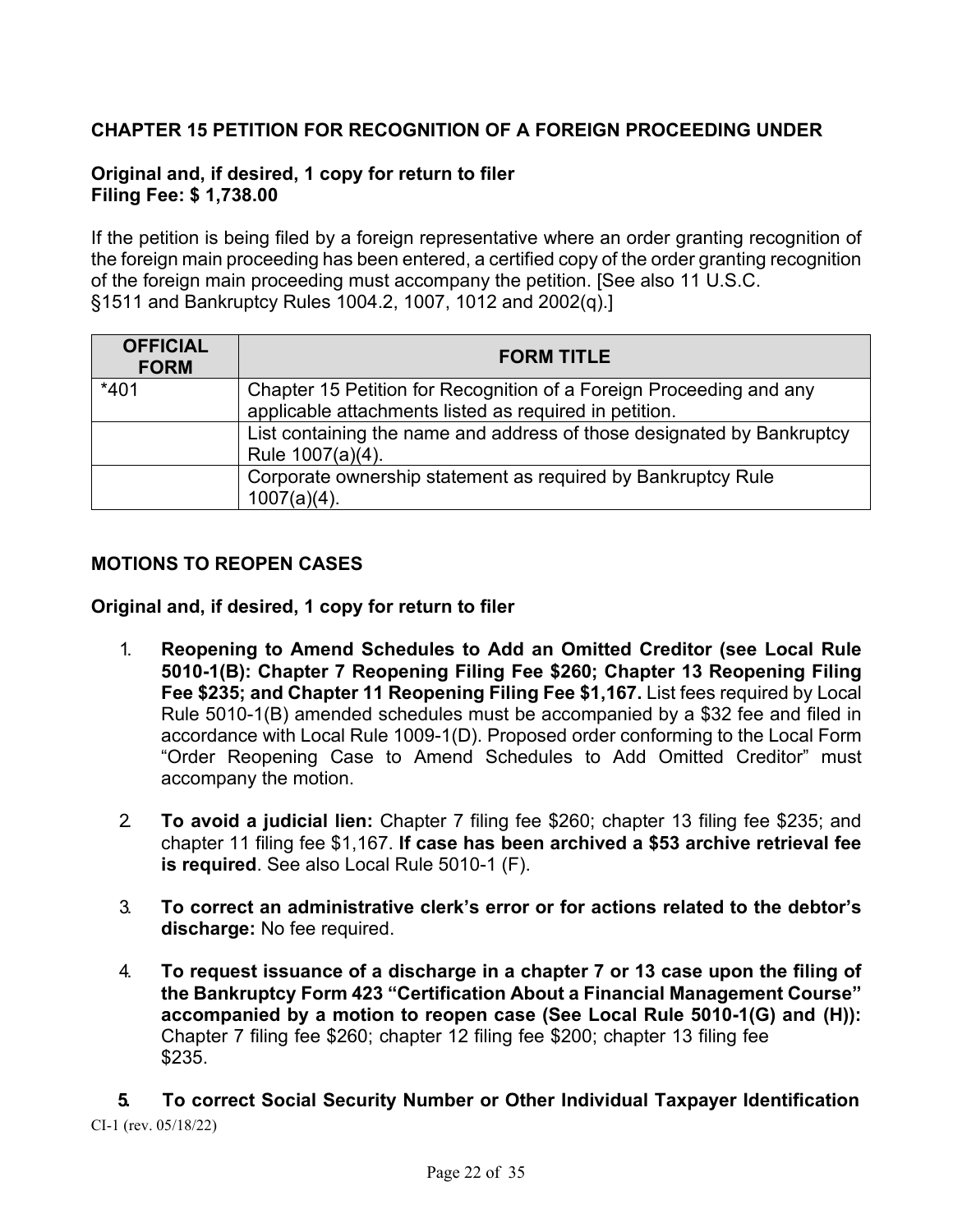**Number:** Chapter 7 filing fee \$260; chapter 12 filing fee \$200; chapter 13 filing fee \$235; and chapter 11 filing fee \$1,167. **If case has been archived a \$53 archive retrieval fee is required**. See also Local Rule 5010-1(E).

- 6. **To shorten the "with prejudice" period provision of a prior order of dismissal**: No fee required.
- 7. **To reopen a chapter 11 case involving an individual debtor whose case was previously closed after confirmation of a plan but prior to entry of discharge:**  No fee required.

#### **ADVERSARY PROCEEDING**

**Original and, if desired, 1 copy for return to filer (complaint only) - Filing Fee: \$350.00 [Note: No fee required if filed by chapter 7 or chapter 13 debtors.]**

| <b>FORM</b><br><b>NUMBER</b> | <b>FORM TITLE</b>                                                                                                                                                                                                                                      |
|------------------------------|--------------------------------------------------------------------------------------------------------------------------------------------------------------------------------------------------------------------------------------------------------|
| 416D                         | Use this Official Form "Form 416D Caption for Use in Adversary<br>Proceeding" as a template.                                                                                                                                                           |
|                              | Original Complaint [See Local Rule 7003-1(A)]                                                                                                                                                                                                          |
| *1040                        | Adversary Proceeding Cover Sheet [See Local Rule 7003-1(A)]                                                                                                                                                                                            |
|                              | <b>NOTE:</b> Adversary complaints filed by registered users in CM/ECF do not<br>need form cover sheet. The information required by the cover<br>sheet is captured from data input directly into CM/ECF by the filer.                                   |
|                              | Corporate Ownership Statement as required by Bankruptcy Rule 7007.1<br>and Local Rule 7003-1(B)(2). Please note Local Rule 1002-1(A)(2)<br>definition of parties falling under the classification of "corporation" required<br>to file this statement. |

Upon the filing of an adversary proceeding, the clerk will generate and docket an electronic "Summons and Notice of Pretrial" and "Order Setting Filing and Disclosure Requirements" and transmit to the plaintiff electronically or via mail, who must serve them together with the complaint on all defendants in accordance with the federal and local rules. See also Local Rules 7004-2 and 7016-1(B).

<sup>\*</sup>minimum initial filing requirements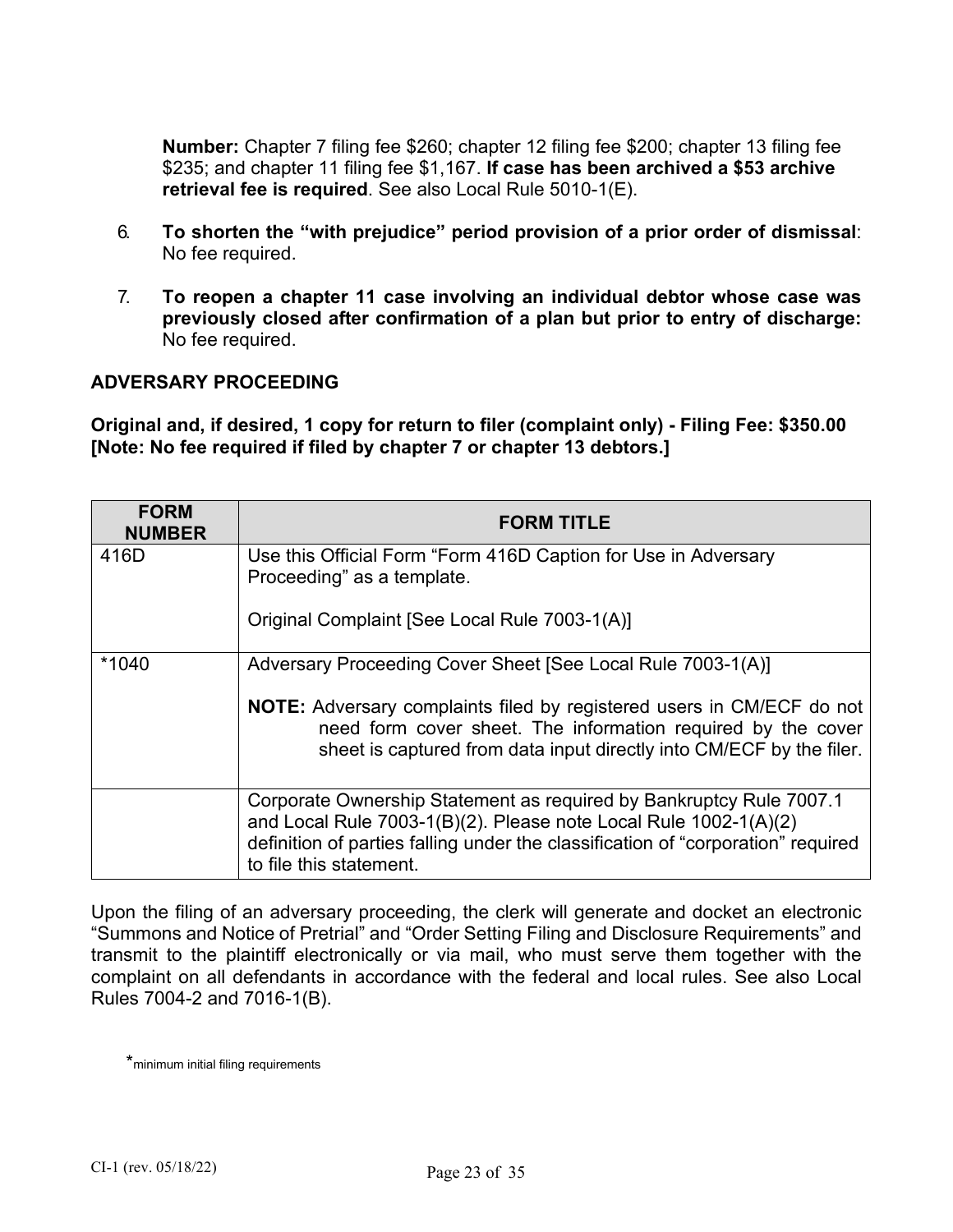### **REGISTRATION OF JUDGMENT FROM ANOTHER DISTRICT**

[See also Local Rule 7069-1(B)]

#### **Original and one copy – Filing Fee: \$49.00**

- \*1. Certified copy of Judgment (including Bill of Costs entered)
- \*2. Bankruptcy Form 2650 "Certification of Judgment for Registration in Another District" or certified copy of an order allowing the judgment to be registered in this district.

#### **WRIT OF EXECUTION** [See also Local Rule 7069-1]

#### **Original and, if desired, 1 copy for return to filer**

- \*1. Writ to U.S. Marshal
- \*2. Motion for Writ of Execution
- \*3. Certified copy of the judgment (including any Bill of Costs entered)

#### **WRIT OF GARNISHMENT** [See also Local Rule 7069-1(D)]

#### **Original and, if desired, 1 copy for return to filer**

- \*1. Writ of Garnishment
- \*2. Motion for Writ of Garnishment
- \*3. Proposed Order (when required by Florida law)
- \*4. Certified copy of the judgment (including any Bill of Costs entered)

#### **OTHER MISCELLANEOUS PROCEEDINGS**

Registration of a judgment in another district (see above); a motion for a protective order, or to quash a subpoena issued in a case pending in another district, a request to perpetuate testimony concerning a potential adversary proceeding under Rule 7027, a request to register a discharge order under Rule 4004(f), or any other request to register with the court a document not in a case or proceeding.

#### **Original and, if desired, 1 copy for return to filer - Filing Fee: \$49.00**

<sup>\*</sup>minimum initial filing requirements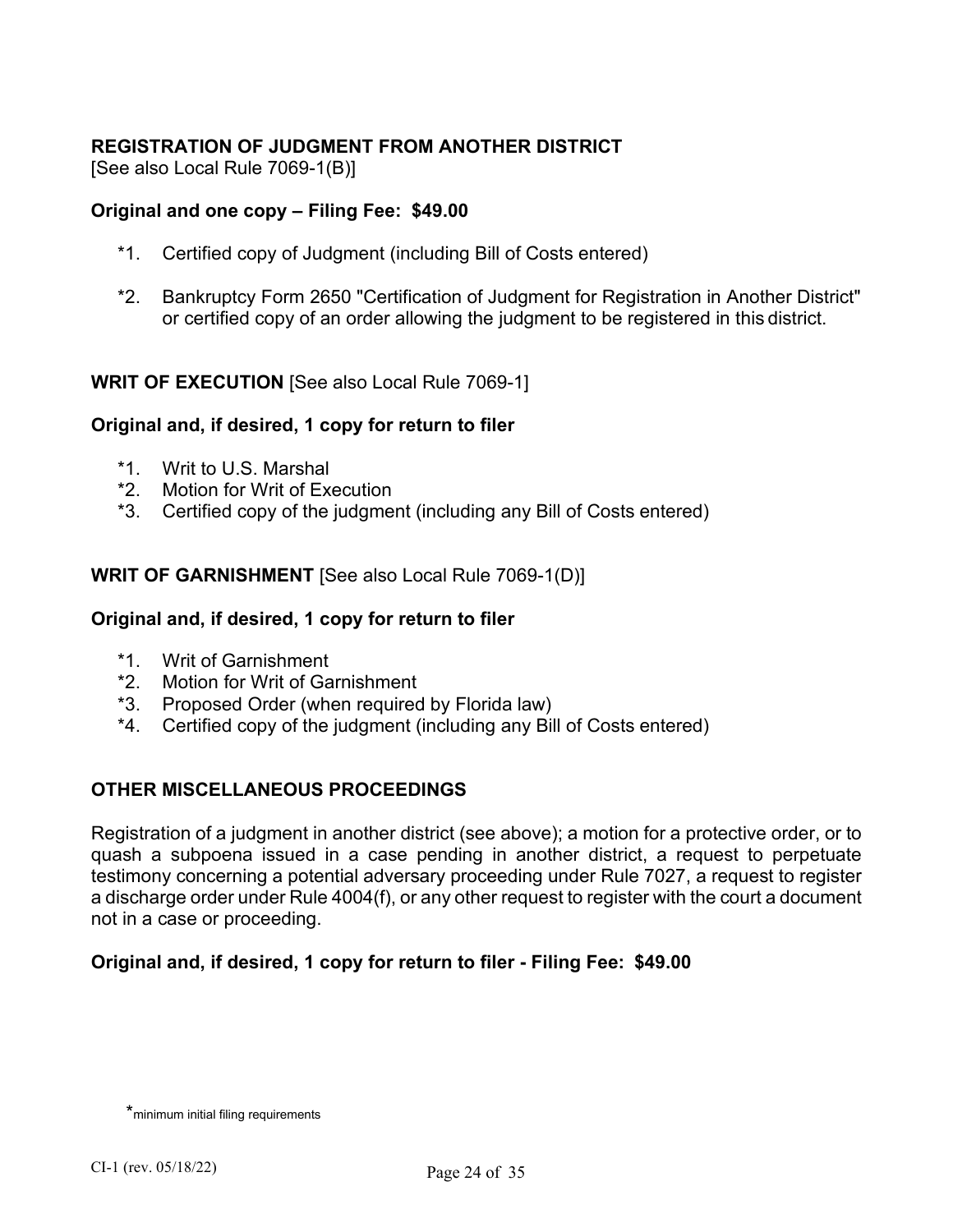**CLAIMS** [For filing transfers of claims - see Local Rule 3001-1(C).] (Transfer of Claims Fee \$26)

#### **Original and, if desired, 1 copy for return to filer** (**Note: In a chapter 13 case where the debtor is not represented by an attorney, a copy of the claim must be mailed to the debtor. See Local Rule 3002-1(E).**

Unless the court directs otherwise, all **original** proofs of claim must be filed with the court using the Bankruptcy Form 410 "Proof of Claim" and if applicable Bankruptcy Form 410A "Proof of Claim, Attachment A", Bankruptcy Form 410S1 "Notice of Mortgage Payment Claim", and/or Bankruptcy Form 410S2 "Notice Postpetition Mortgage Fees, Expenses, and Charges" of If you wish to receive an acknowledgment from the clerk that your claim has been filed, you must include a copy of your claim with an adequate size self-addressed envelope containing sufficient postage so that the clerk may return a date-stamped copy of your claim to you.

Any creditor with internet access may file a proof of claim electronically and print a copy of the claim at the time of filing by using the electronic claims filing program available on the court website: [www.flsb.uscourts.gov](http://www.flsb.uscourts.gov/)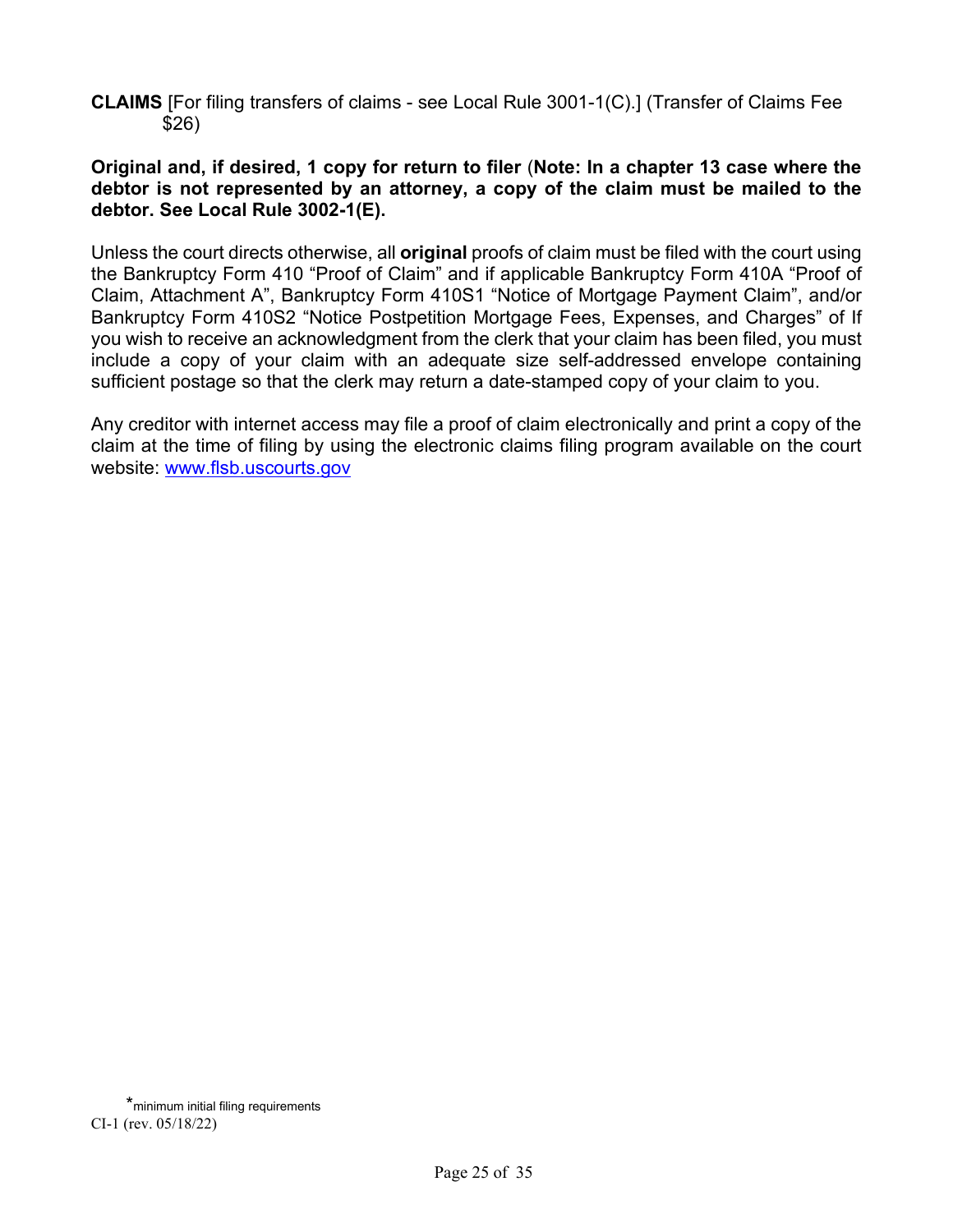### **UNITED STATES BANKRUPTCY COURT SOUTHERN DISTRICT OF FLORIDA**

### **NOTICE TO PRO SE DEBTORS**

#### **READ THIS IMPORTANT NOTICE TO AVOID THE DISMISSAL OF YOUR CASE.**

As a debtor you must attend a meeting of creditors and timely pay filing fee installments (if applicable) or chapter 13 plan payments (if applicable) on time or your case may be dismissed without further notice to you. You are responsible for following up with your case after filing your petition to make sure you are aware of the date set for you to appear at your first meeting of creditors. The questions and answers which follow are provided to assist you in meeting your responsibility to attend your first meeting of creditors on the scheduled date and time.

*Before you file you must complete pre bankruptcy credit counseling using one of the approved credit counseling providers listed on the United States Trustee website <http://www.justice.gov/ust/> under the "Bankruptcy Reform Information" link <http://www.justice.gov/ust/eo/bapcpa/index.htm>*. *See clerk's "Stop" notice attached to these instructions for more information. Both debtor and joint debtor must complete the requirement.*

*Before a chapter 7 or 13 debtor can receive a discharge, the debtors must complete the required financial management course after filing the petition using one of the approved providers listed on the United States Trustee website<http://www.justice.gov/ust/> under the "Bankruptcy Reform Information" link <http://www.justice.gov/ust/eo/bapcpa/index.htm> and file the required certificate.*

Debtors who are not represented by an attorney must present current official government photo identification at the time the petition is presented for filing. [See the clerk's public notice "New Photo Identification Requirement for Debtors Filing a Petition Without Attorney Representation Effective August 1, 2011" attached to these instructions.]

Please view the video posted on this court's pro se webpage on line or at clerk's office which follows a debtor through the bankruptcy process. The link is: [http://www.flsb.uscourts.gov/?page\\_id=4824](http://www.flsb.uscourts.gov/?page_id=4824)

#### **1. WHAT IS A MEETING OF CREDITORS?**

Bankruptcy law requires each debtor (or both debtors if filing jointly) who files a bankruptcy petition to appear at a "first meeting of creditors". The meeting is not presided over by the judge. Instead the trustee assigned to your case (or a representative from the U.S. Trustee's office if you filed a chapter 11 case) will ask you questions under oath about your estate. Creditors who attend will also be permitted time to ask you questions. Your presence at the meeting of creditors is mandatory and continuances are granted only in exceptional

CI-1 (rev. 05/18/22)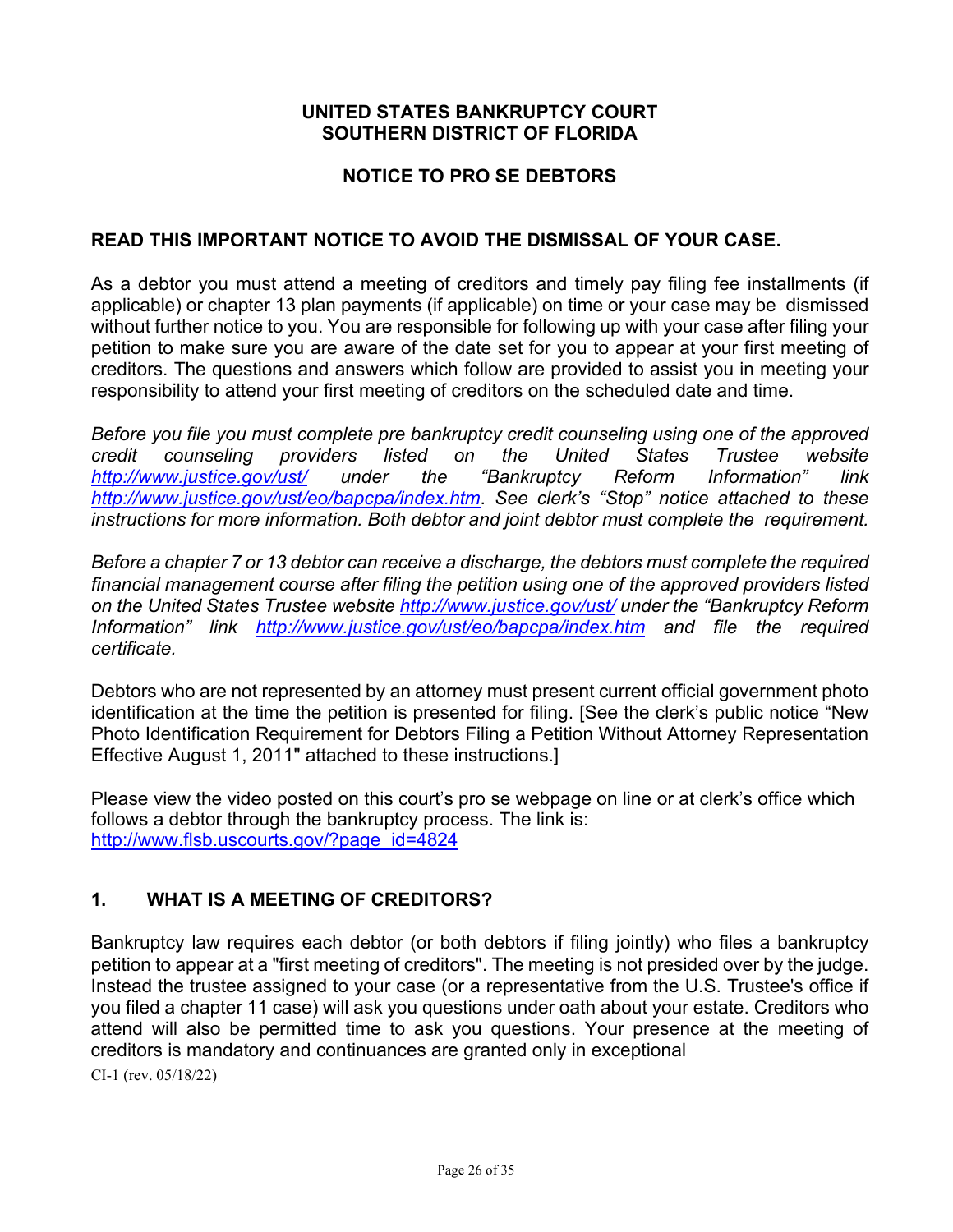circumstances. [See Local Rule 2003-1.]

**[Note:** Each individual debtor must present to the presiding officer at the meeting of creditors two pieces of identification as follows: 1) original government-issued photo identification; and 2) original social security card, or if applicable, Tax Identification Number (or other acceptable confirmation of each debtor's social security number, or if applicable, Tax Identification Number). [See also Local Rules 5072-2 and 5073-1 regarding security regulations and access to the court and prohibited electronic devices.]

#### **2. HOW WILL MY CREDITORS AND I KNOW THE DATE SCHEDULED FOR MY MEETING OF CREDITORS?**

The clerk of court will serve you and to all of the creditors listed on the initial service matrix filed with your petition, a notice which will provide the date, time and location of your first meeting of creditors. This notice will also contain other important information regarding your case, including the name of the trustee (if you filed a chapter 7, 12 or 13 case) assigned to your case. It is your responsibility as the debtor to verify that this notice contains your correct name, address, and social security number (or, if applicable, tax identification number) and to notify the clerk's office if you find an error. Notices mailed to your creditors will have your address or, if represented by an attorney, your attorney's address in the return address section of the envelope so that mail incorrectly addressed to your creditors will be returned to you. The clerk will mail your copy of the notice to you at the mailing address listed on your bankruptcy petition. The clerk will use the addresses provided in your creditor service matrix to mail copies to your creditors. **IT IS VERY IMPORTANT FOR YOU TO SUPPLY CORRECT ADDRESS INFORMATION FOR YOURSELF AND YOUR CREDITORS AND TO NOTIFY THE COURT IN WRITING IF THERE ARE ANY CHANGES. IF YOU ADD CREDITORS AFTER THE FILING OF YOUR INITIAL SERVICE MATRIX YOU MUST SERVE THE NEW CREDITORS WITH A COPY OF THE NOTICE. SEE LOCAL RULE 1007-2 AND 1009-1(D)(2).**

### **3. WHEN WILL MY CREDITORS AND I RECEIVE THIS NOTICE AND WHAT SHOULD I DO IF I DON'T RECEIVE IT?**

### Chapter 7, 11 and 12 Cases

If you filed a chapter 7, 11 or 12 case, you and your creditors should receive a copy of this notice no later than 7-10 days after you filed your bankruptcy petition and creditor service matrix. If you do not receive this notice within 10 days from the filing of your petition you must notify the clerk's office immediately by calling in Miami at (305) 714-1800, the divisional office in Ft. Lauderdale at (954) 769-5700, or the divisional office in West Palm Beach at (561) 514- 4100. You may call our multi-court voice case information system (available 24 hours a day) at (866) 222-8029 to determine if the date has been set in the computer; however you still must notify the court if you do not receive a copy within the time indicated.

#### Chapter 13 Cases

If you file a chapter 13 case, your meeting of creditors and the confirmation hearing on your plan cannot be set until your plan and a creditor service matrix have been filed. If you did not

CI-1 (rev. 05/18/22)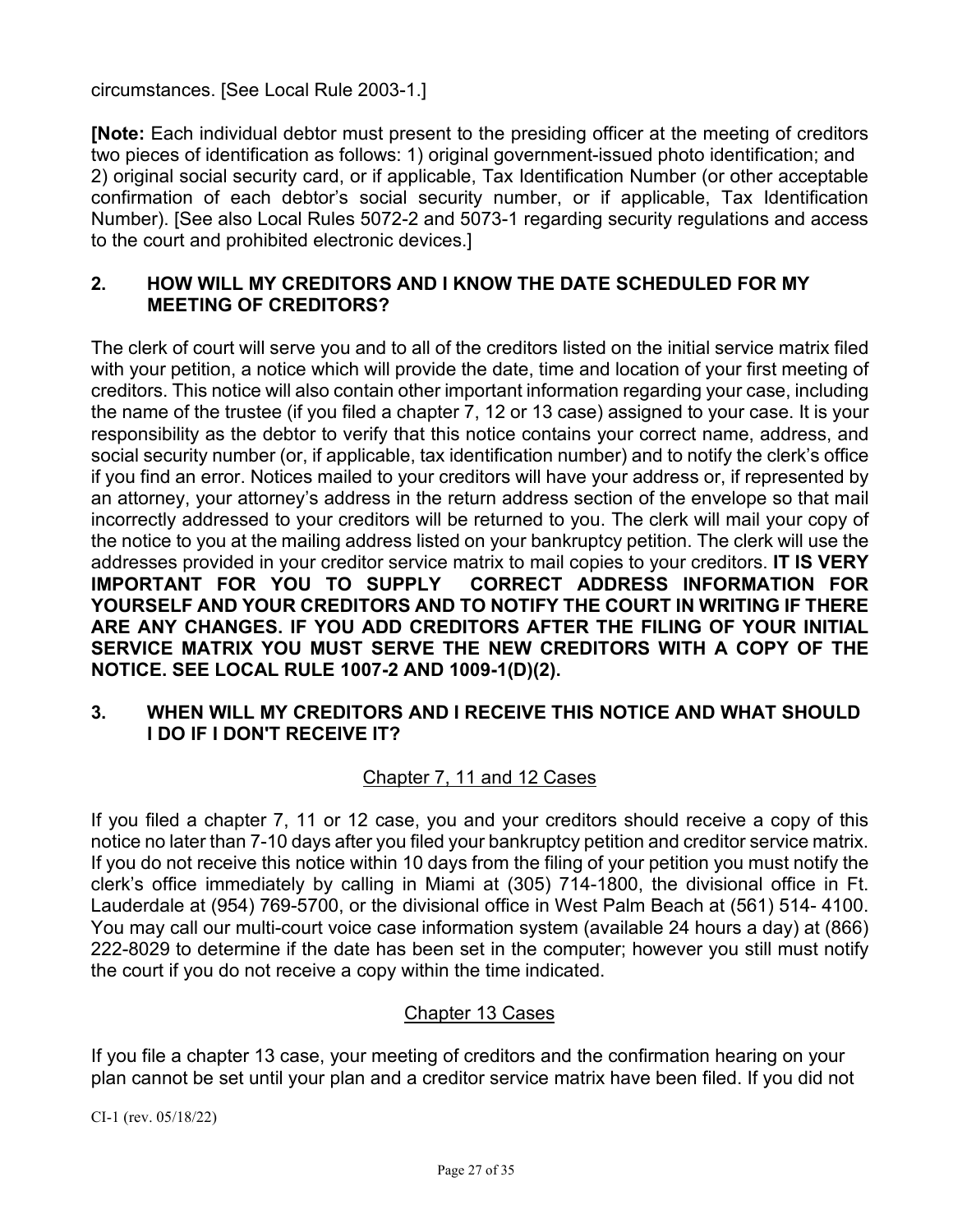file a plan with your petition, the clerk will serve, on you and all parties of record, an initial notice advising that the case was filed. After the plan is filed, a notice of meeting of creditors and other deadlines and information will be served on all parties of record. Your plan must be filed using the Local Form "Chapter 13 Plan". You must pay your first payment to the chapter 13 trustee within 30 days from the date of filing. [See Local Rule 3070-1.] Prior to the first scheduled meeting of creditors, the debtor shall provide to the trustee all documents listed in the Trustee's Notice of Required Documents and provide tax returns in accordance with 11 U.S.C. §521(e) and (f) and §1308. **DO NOT FILE THESE DOCUMENTS OR A CERTIFICATE** 

**OF SERVICE OF THESE DOCUMENTS WITH THE COURT, UNLESS ORDERED BY THE COURT TO DO SO.** See the document "Chapter 13 Trustees' Suggestions" for additional requirements.

If you do not receive notice of your meeting of creditors within 7 days after you file your plan and creditor service matrix, you must notify the clerk's office immediately by calling in Miami at (305) 714-1800, the office in Ft. Lauderdale at (954) 769-5700 or the office in West Palm Beach at (561) 514-4100. You may call our multi-court voice case information system (available 24 hours a day) at (866) 222-8029 to determine if the date has been set in the computer; however, you still must call the clerk's office if you do not receive a copy of the notice within the time indicated.

### **4. WHAT SHOULD I DO WITH THE MAIL THAT WAS ADDRESSED TO MY CREDITORS THAT IS BEING RETURNED TO ME?**

These notices are being returned to you because the address you provided on your creditor service matrix is not correct or the creditor has moved. It is your responsibility to ensure that the clerk's office is provided with correct address information in order to provide any future noticing in your case. If you receive mail back from a creditor you must immediately mail the notice to the creditor at the new or corrected address. A certificate of service must be filed with the clerk's office which contains the new or corrected address information for the affected creditor and must state the date that you mailed the notice. You must also file a supplemental creditor matrix with the clerk which lists only those creditors with address changes. [See "Clerk's Instructions for Preparing, Submitting and Obtaining Service Matrices" (CI-3).] **DO NOT RETURN THESE NOTICES TO THE CLERK'S OFFICE. The exception to this requirement is if a debtor has received a bypass notice from the Bankruptcy Noticing Center (BNC) and is using it to change a previously submitted creditor address.**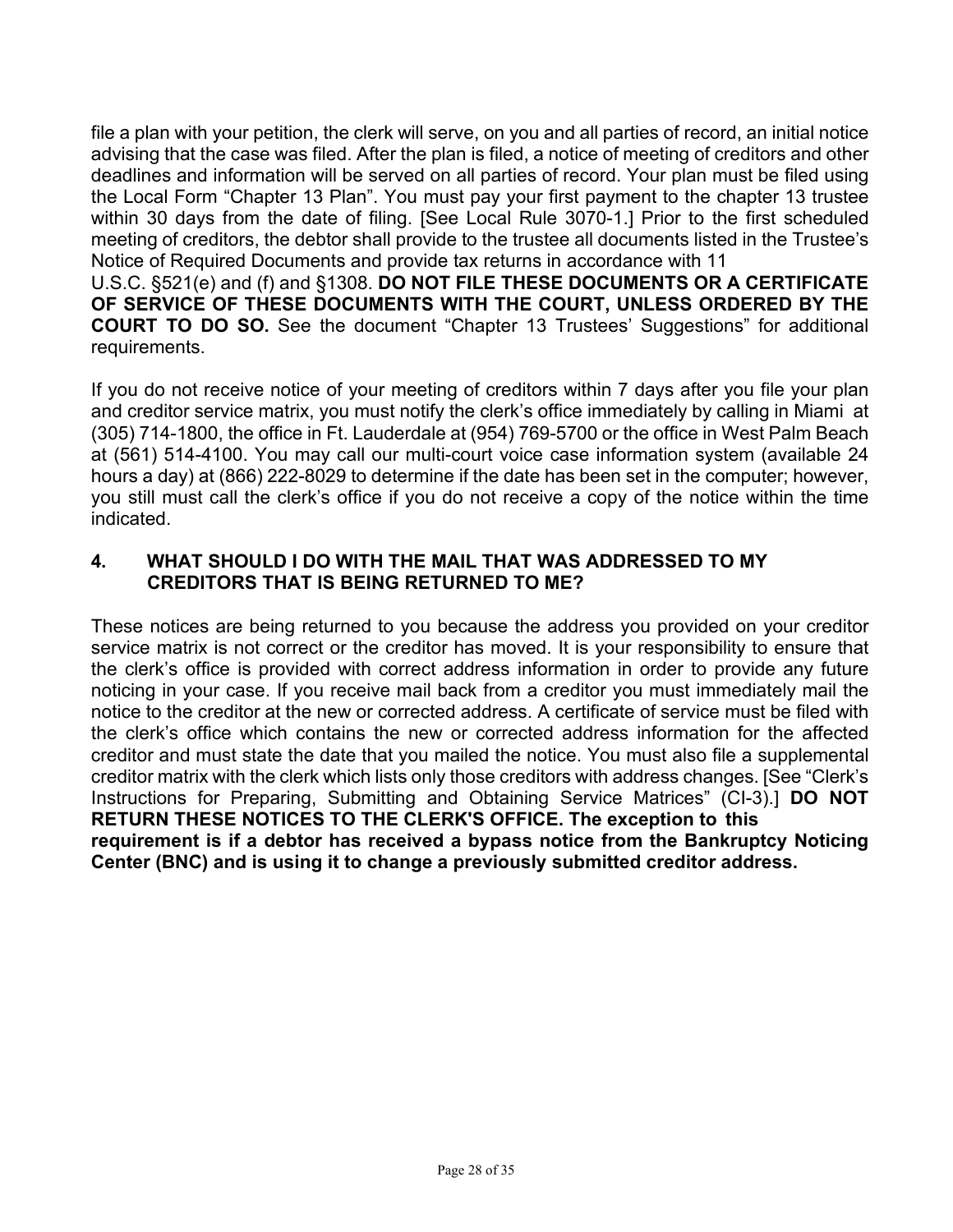

# **UNITED STATES BANKRUPTCY COURT SOUTHERN DISTRICT OF FLORIDA**



# **NOTICE TO ALL DEBTORS: READ THIS** *BEFORE* **YOU FILE YOUR CASE**

### **DID YOU (AND JOINT DEBTOR, IF APPLICABLE) COMPLETE THE REQUIRED APPROVED PRE-FILING BANKRUPTCY CREDIT COUNSELING COURSE?**

- The federal bankruptcy law (11 U. S. C. § 109 ( h)) requires that you receive a briefing about credit counseling f rom an agency approved by the Office of the U. S. Trustee, within the 180 day period before you f i l e for bankruptcy.
- $\triangleright$  If you file anyway, the court can dismiss your case, you will lose whatever filing fee you paid, and your creditors can begin collection activities again.
- $\triangleright$  If you believe you are not required to receive a briefing about credit counseling, you must file a motion for waiver of credit counseling with the court.
- $\triangleright$  To complete the required credit counseling briefing before filing for bankruptcy, obtain from the Clerk a l ist of United States Trustee approved agencies, or visit: [https://www. justice. gov/ ust/ list-](https://www.justice.gov/ust/list-credit-counseling-agencies-approved-pursuant-11-usc-111) credit[counseling-](https://www.justice.gov/ust/list-credit-counseling-agencies-approved-pursuant-11-usc-111) agencies- approved- pursuant- 11 -usc- 111 .
- Depending on which agency you select, you may t ake the course by computer, t elephone, or in person. I f you do not have a computer, you can use a public computer in any of the County public libraries.
- $\triangleright$  Exemptions of this requirement exist for persons with disabilities or with mental health problems, or for persons who are performing military service in active combat zones. Refer to Title 11 U. S.C.  $$109(h)(4).$

# **THE CLERK CANNOT GIVE YOU LEGAL ADVICE** .

(rev. 12/1/17)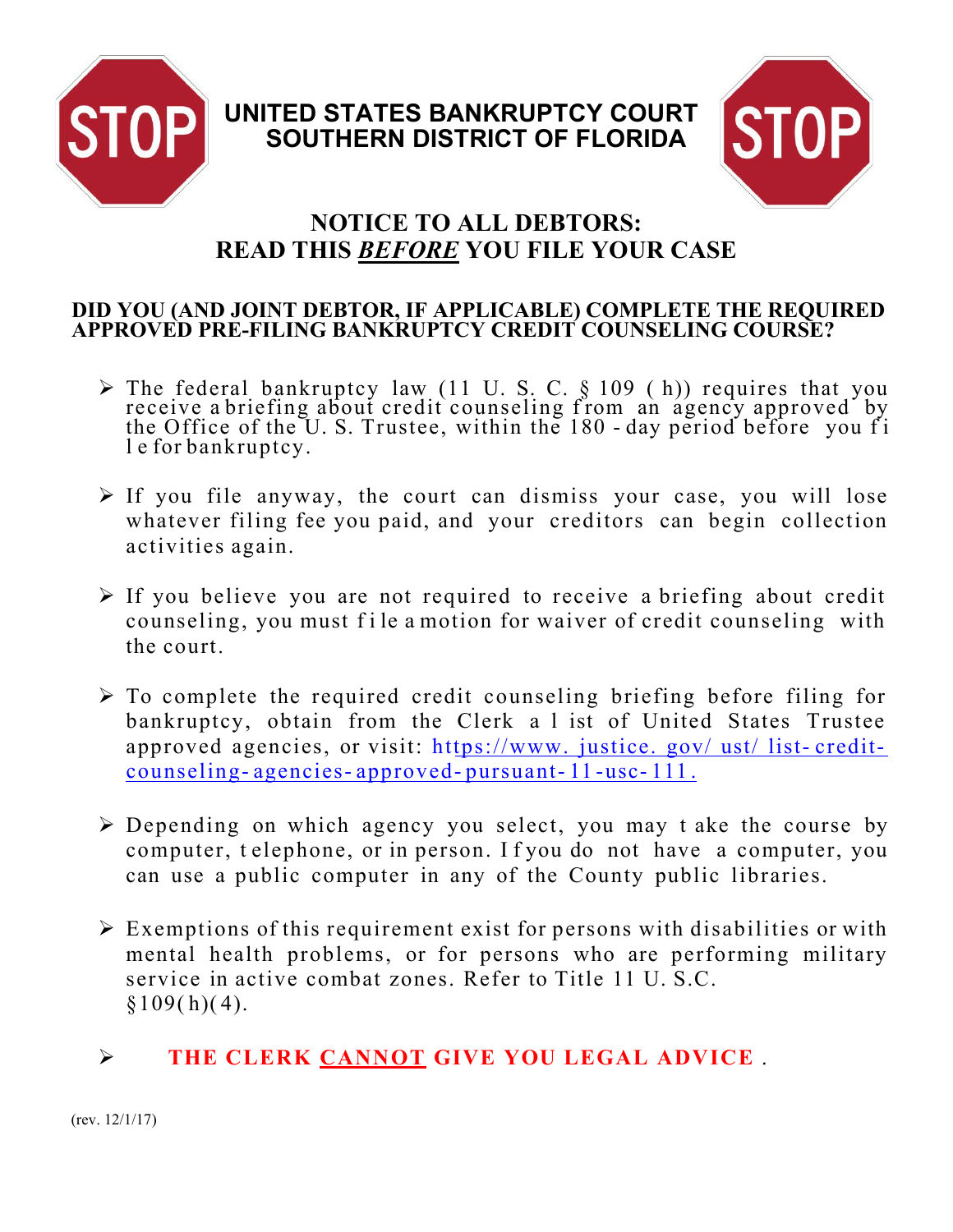# Notice Required by 11 U.S.C. § 342(b) for **Individuals Filing for Bankruptcy (Form 2010)**

#### **This notice is for you if:**

- � **You are an individual filing for bankruptcy**, and
- � **Your debts are primarily consumer debts.** *Consumer debts* are defined in 11 U.S.C.  $\S$  101(8) as "incurred by an individual primarily for a personal, family, or household purpose."

### The types of bankruptcy that are available to individuals

Individuals who meet the qualifications may file under one of four different chapters of the Bankruptcy Code:

- $\blacksquare$  Chapter 7 Liquidation
- $\blacksquare$  Chapter 11 Reorganization
- Chapter 12 Voluntary repayment plan for family farmers or fishermen
- $\blacksquare$  Chapter 13 Voluntary repayment plan for individuals with regular income

**You should have an attorney review your decision to file for bankruptcy and the choice of chapter.**

#### **Chapter 7: Liquidation**

|   | \$245 filing fee        |
|---|-------------------------|
|   | \$78 administrative fee |
| + | \$15 trustee surcharge  |
|   | \$338 total fee         |

Chapter 7 is for individuals who have financial difficulty preventing them from paying their debts and who are willing to allow their nonexempt property to be used to pay their creditors. The primary purpose of filing under chapter 7 is to have your debts discharged. The bankruptcy discharge relieves you after bankruptcy from having to pay many of your pre-bankruptcy debts. Exceptions exist for particular debts, and liens on property may still be enforced after discharge. For example, a creditor may have the right to foreclose a home mortgage or repossess an automobile.

However, if the court finds that you have committed certain kinds of improper conduct described in the Bankruptcy Code, the court may deny your discharge.

You should know that even if you file chapter 7 and you receive a discharge, some debts are not discharged under the law. Therefore, you may still be responsible to pay:

- **most taxes:**
- **most student loans;**
- domestic support and property settlement obligations;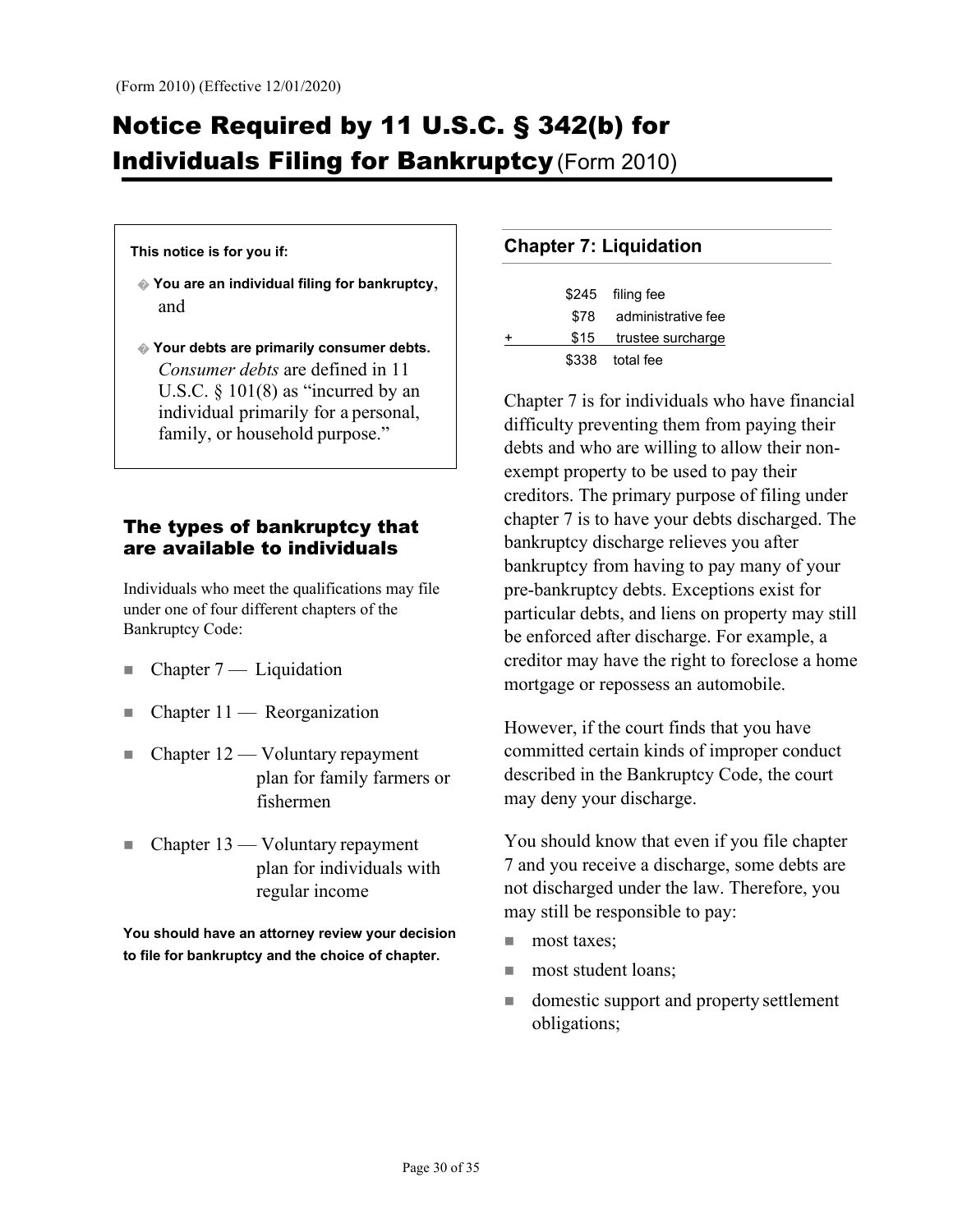- most fines, penalties, forfeitures, and criminal restitution obligations; and
- **E** certain debts that are not listed in your bankruptcy papers.

You may also be required to pay debts arising from:

- $\blacksquare$  fraud or theft;
- **fraud or defalcation while acting in breach** of fiduciary capacity;
- $\blacksquare$  intentional injuries that you inflicted; and
- death or personal injury caused by operating a motor vehicle, vessel, or aircraft while intoxicated from alcohol or drugs.

If your debts are primarily consumer debts, the court can dismiss your chapter 7 case if it finds that you have enough income to repay creditors a certain amount. You must file *Chapter 7 Statement of Your Current Monthly Income* (Official Form 122A–1) if you are an individual filing for bankruptcy under chapter 7. This form will determine your current monthly income and compare whether your income is more than the median income that applies in your state.

If your income is not above the median for

your state, you will not have to complete the other chapter 7 form, the *Chapter 7 Means Test Calculation* (Official Form 122A–2).

If your income is above the median for your state, you must file a second form —the *Chapter 7 Means Test Calculation* (Official Form 122A–2). The calculations on the form sometimes called the *Means Test*—deduct from your income living expenses and payments on certain debts to determine any amount available to pay unsecured creditors.If your income is more than the median income for your state of residence and family size, depending on the results of the *Means Test*, the U.S. trustee, bankruptcy administrator, or creditors can file a motion to dismiss your case under § 707(b) of the Bankruptcy Code. If a motion is filed, the court will decide if your case should be dismissed. To avoid dismissal, you may choose to proceed under another chapter of the Bankruptcy Code.

If you are an individual filing for chapter 7 bankruptcy, the trustee may sell your property to pay your debts, subject to your right to exempt the property or a portion of the proceeds from the sale of the property. The property, and the proceeds from property that your bankruptcy trustee sells or liquidates that you are entitled to, is called *exempt property*. Exemptions may enable you to keep your home, a car, clothing, and household items or to receive some of the proceeds if the property is sold.

Exemptions are not automatic. To exempt property, you must list it on *Schedule C: The Property You Claim as Exempt* (Official Form 106C). If you do not list the property, the trustee may sell it and pay all of the proceeds to your creditors.

#### **Chapter 11: Reorganization**

|   | $$1,167$ filing fee      |
|---|--------------------------|
| + | \$571 administrative fee |
|   | \$1,738 total fee        |

Chapter 11 is often used for reorganizing a business, but is also available to individuals. The provisions of chapter 11 are too complicated to summarize briefly.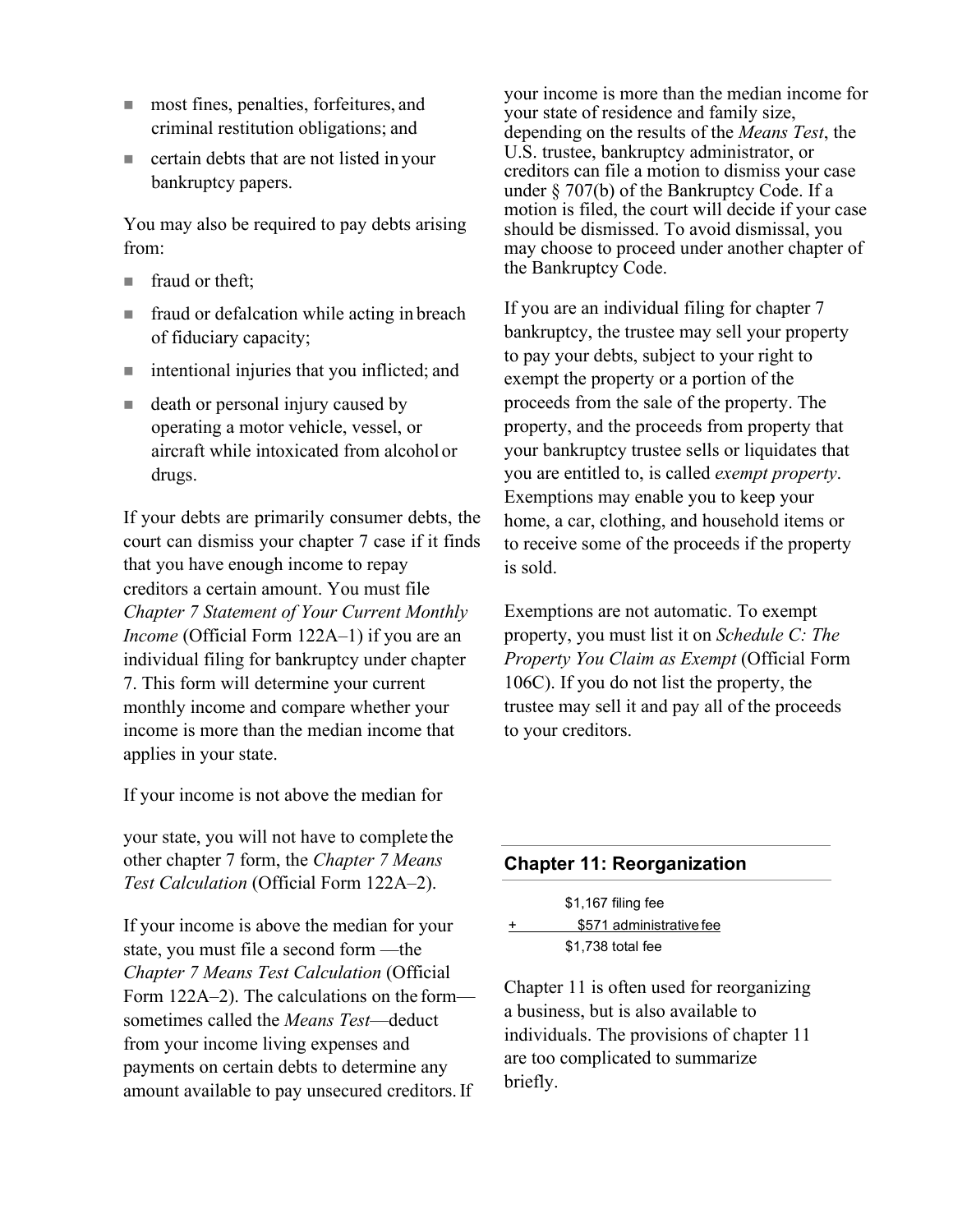#### Read These Important Warnings

**Because bankruptcy can have serious long-term financial and legal consequences, including loss of your property, you should hire an attorney and carefully consider all of your options before you file. Only an attorney can give you legal advice about what can happen as a result of filing for bankruptcy and what your options are. If you do file for bankruptcy, an attorney can help you fill out the forms properly and protect you, your family, your home, and your possessions.**

**Although the law allows you to represent yourself in bankruptcy court, you should understand that many people find it difficult to represent themselves successfully. The rules are technical, and a mistake or inaction may harm you. If you file without an attorney, you are still responsible for knowing and following all of the legal requirements.**

**You should not file for bankruptcy if you are not eligible to file or if you do not intend to file the necessary documents.**

**Bankruptcy fraud is a serious crime; you could be fined and imprisoned if you commit fraud in your bankruptcy case. Making a false statement, concealing property, or obtaining money or property by fraud in connection with a bankruptcy case can result in fines up to \$250,000, or imprisonment for up to 20 years, or both. 18 U.S.C. §§ 152, 1341, 1519, and 3571.**

### **Chapter 12: Repayment plan for family farmers or fishermen**

|                         | \$200 filing fee |
|-------------------------|------------------|
| \$78 administrative fee |                  |
|                         | \$278 total fee  |

Similar to chapter 13, chapter 12 permits family farmers and fishermen to repay their debts over a period of time using future earnings and to discharge some debts that are not paid.

### **Chapter 13: Repayment plan for individuals with regular income**

|       | \$235 filing fee        |
|-------|-------------------------|
| $\pm$ | \$78 administrative fee |
|       | \$313 total fee         |

Chapter 13 is for individuals who have regular income and would like to pay all or part of their debts in installments over a period oftime and to discharge some debts that are not paid. You are eligible for chapter 13 only if your debts are not more than certain dollar amounts set forth in 11 U.S.C. § 109.

Under chapter 13, you must file with the court a plan to repay your creditors all or part of the money that you owe them, usually using your future earnings. If the court approves your plan, the court will allow you to repay your debts, as adjusted by the plan, within 3 years or 5 years, depending on your income and other factors.

After you make all the payments under your plan, many of your debts are discharged. The debts that are not discharged and that you may still be responsible to pay include:

- $\blacksquare$  domestic support obligations,
- **most student loans,**
- $\blacksquare$  certain taxes,
- $\blacksquare$  debts for fraud or theft.
- debts for fraud or defalcation while acting in a fiduciary capacity,
- **most criminal fines and** restitution obligations,
- **Exercise** certain debts that are not listed in your bankruptcy papers,
- **EXECUTE:** certain debts for acts that caused death or personal injury, and
- certain long-term secured debts.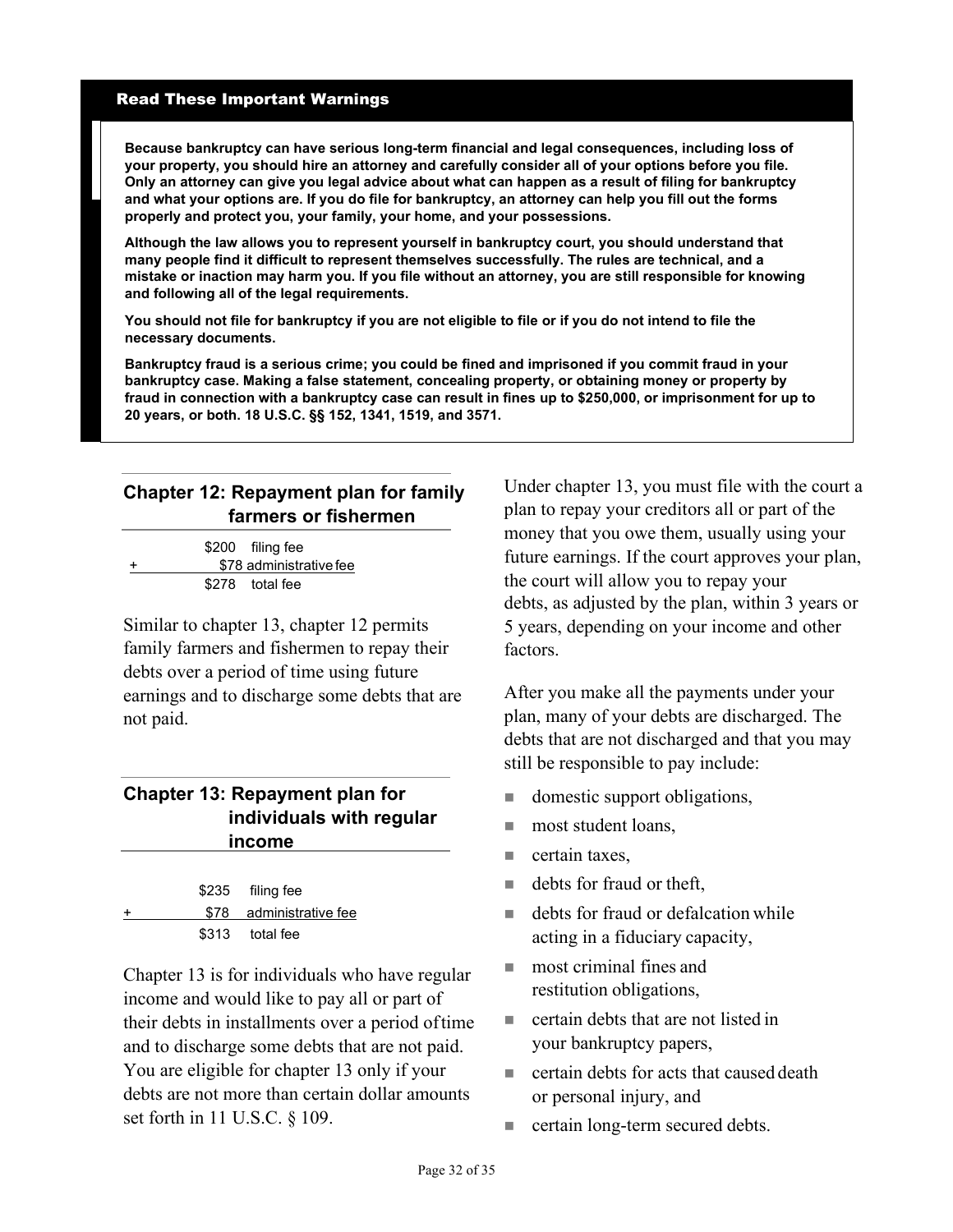### **Warning: File Your Forms on Time**

Section 521(a)(1) of the Bankruptcy Code requires that you promptly file detailed information about your creditors, assets, liabilities, income, expenses and general financial condition. The court may dismiss your bankruptcy case if you do not file this information within the deadlines set by the Bankruptcy Code, the Bankruptcy Rules, and the local rules of the court.

For more information about the documents and their deadlines, go to: [http://www.uscourts.gov/forms/bankruptcy-forms.](http://www.uscourts.gov/forms/bankruptcy-forms)

### Bankruptcy crimes have serious consequences

- If you knowingly and fraudulently conceal assets or make a false oath or statement under penalty of perjury—either orally or in writing—in connection with a bankruptcy case, you may be fined, imprisoned, or both.
- All information you supply in connection with a bankruptcy case is subject to examination by the Attorney General acting through the Office of the U.S. Trustee, the Office of the U.S. Attorney, and other offices and employees of the U.S. Department of Justice.

#### Make sure the court has your mailing address

The bankruptcy court sends notices to the mailing address you list on *Voluntary Petition for Individuals Filing for Bankruptcy* (Official Form 101). To ensure that you receive information about your case, Bankruptcy Rule 4002 requires that you notify the court of any changes in your address.

A married couple may file a bankruptcy case together—called a *joint case*. If you file a joint case and each spouse lists the same mailing address on the bankruptcy petition, the bankruptcy court generally will mail you and your spouse one copy of each notice, unless you file a statement with the court asking that each spouse receive separate copies.

#### Understand which services you could receive from credit counseling agencies

The law generally requires that you receive a credit counseling briefing from an approved credit counseling agency. 11 U.S.C. § 109(h). If you are filing a joint case, both spouses must receive the briefing. With limited exceptions, you must receive it within the 180 days *before* you file your bankruptcy petition. This briefing is usually conducted by telephone or on the Internet.

In addition, after filing a bankruptcy case, you generally must complete a financial management instructional course before you can receive a discharge. If you are filing a joint case, both spouses must complete the course.

You can obtain the list of agencies approved to provide both the briefing and the instructional course from: [http://www.uscourts.gov/services](http://www.uscourts.gov/services-forms/bankruptcy/credit-counseling-and-debtor-education-courses)[forms/bankruptcy/credit-counseling-and-debtor](http://www.uscourts.gov/services-forms/bankruptcy/credit-counseling-and-debtor-education-courses)[education-courses.](http://www.uscourts.gov/services-forms/bankruptcy/credit-counseling-and-debtor-education-courses)

In Alabama and North Carolina, go to: [http://www.uscourts.gov/services](http://www.uscourts.gov/services-forms/bankruptcy/credit-counseling-and-debtor-education-courses)[forms/bankruptcy/credit-counseling-and-debtor](http://www.uscourts.gov/services-forms/bankruptcy/credit-counseling-and-debtor-education-courses)[education-courses.](http://www.uscourts.gov/services-forms/bankruptcy/credit-counseling-and-debtor-education-courses)

If you do not have access to a computer, the clerk of the bankruptcy court may be able to help you obtain the list.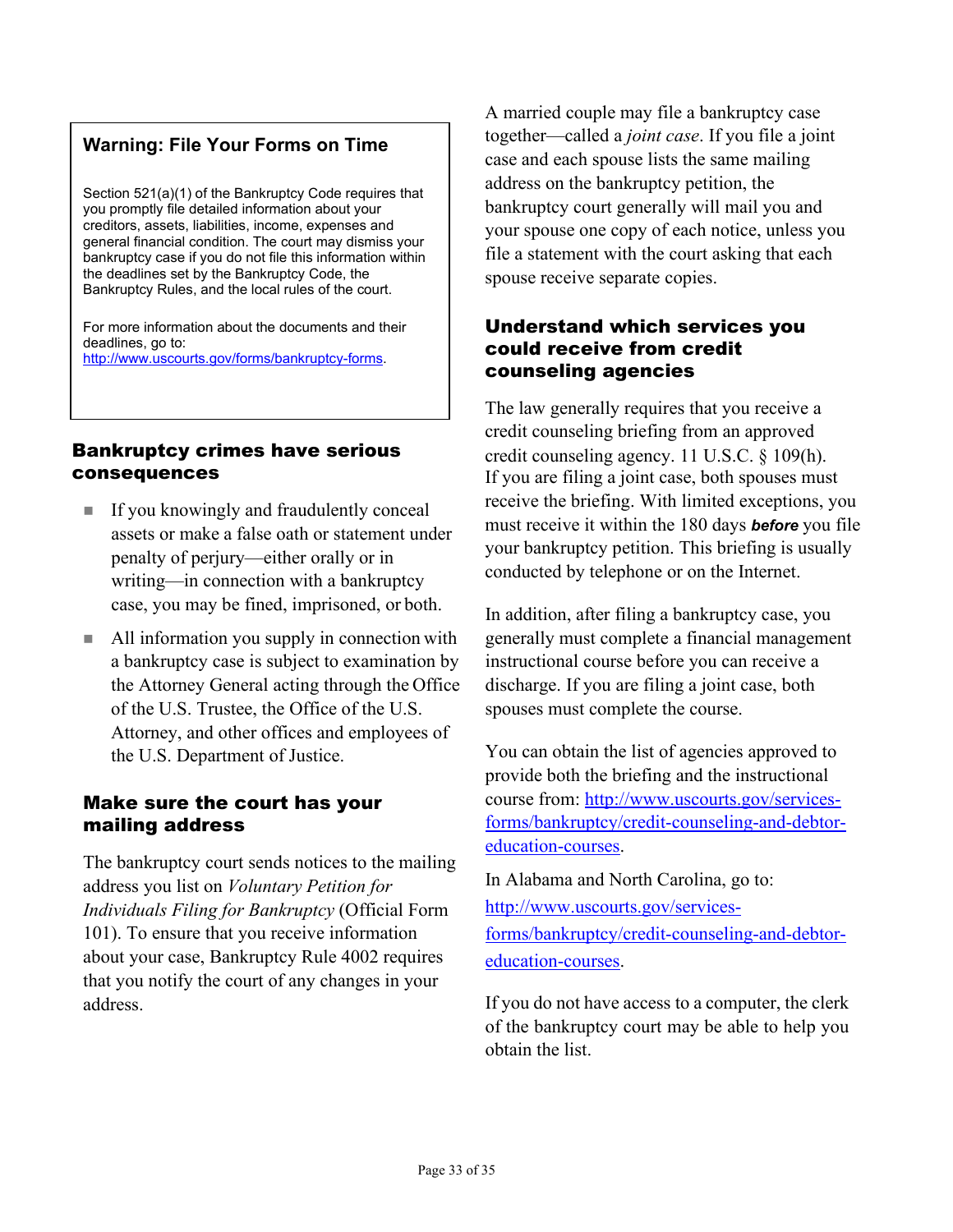

### **NEW PHOTO IDENTIFICATION REQUIREMENT FOR DEBTORS FILING A PETITION WITHOUT ATTORNEY REPRESENTATION**

### **EFFECTIVE AUGUST 1, 2011**

**If you file a bankruptcy petition on or after August 1, 2011 with this court and you are not represented by an attorney, you must provide a current government issued photo identification when you bring in or mail your petition to the clerk of the U.S. Bankruptcy Court or your petition will not be accepted for filing.**

**Below are the new requirements and information as to what is considered proper identification.** *(See also Local Rule 1002-1(B)(1)(d) and the "Clerk's Instructions For Filing", amended effective December 1, 2015.)*

- **1) Filing in person:** Only the individual debtor or a person presenting a notarized power of attorney authorizing that person to file the petition on the debtor's behalf may bring a petition to the clerk's office. The debtors (and any person holding power of attorney authorizing that person to file on behalf of the debtor) must present photo identification. If the petition is a joint case and only one spouse appears in person to file the petition, a legible copy of the absent spouse's identification card must be provided at the time the petition is filed.
- **2) Filing by mail:** A photocopy of the debtor(s)' government issued identification must accompany the petition.
- **3) Required identification:** When filing in person or by mail, identification presented must:
	- $\triangleright$  contain a photograph
	- be *government* issued such as a state driver's license, state or federal issued identification card, U.S. passport, federal, state or local U.S. government employee photo identification card
	- be current
	- $\triangleright$  be legible
- **4) Retention of identification photocopies by the clerk:** The clerk will convert identification photocopies collected to pdf documents for retention under a restricted docket event which will be inaccessible to the public. Any paper copies submitted will be destroyed.